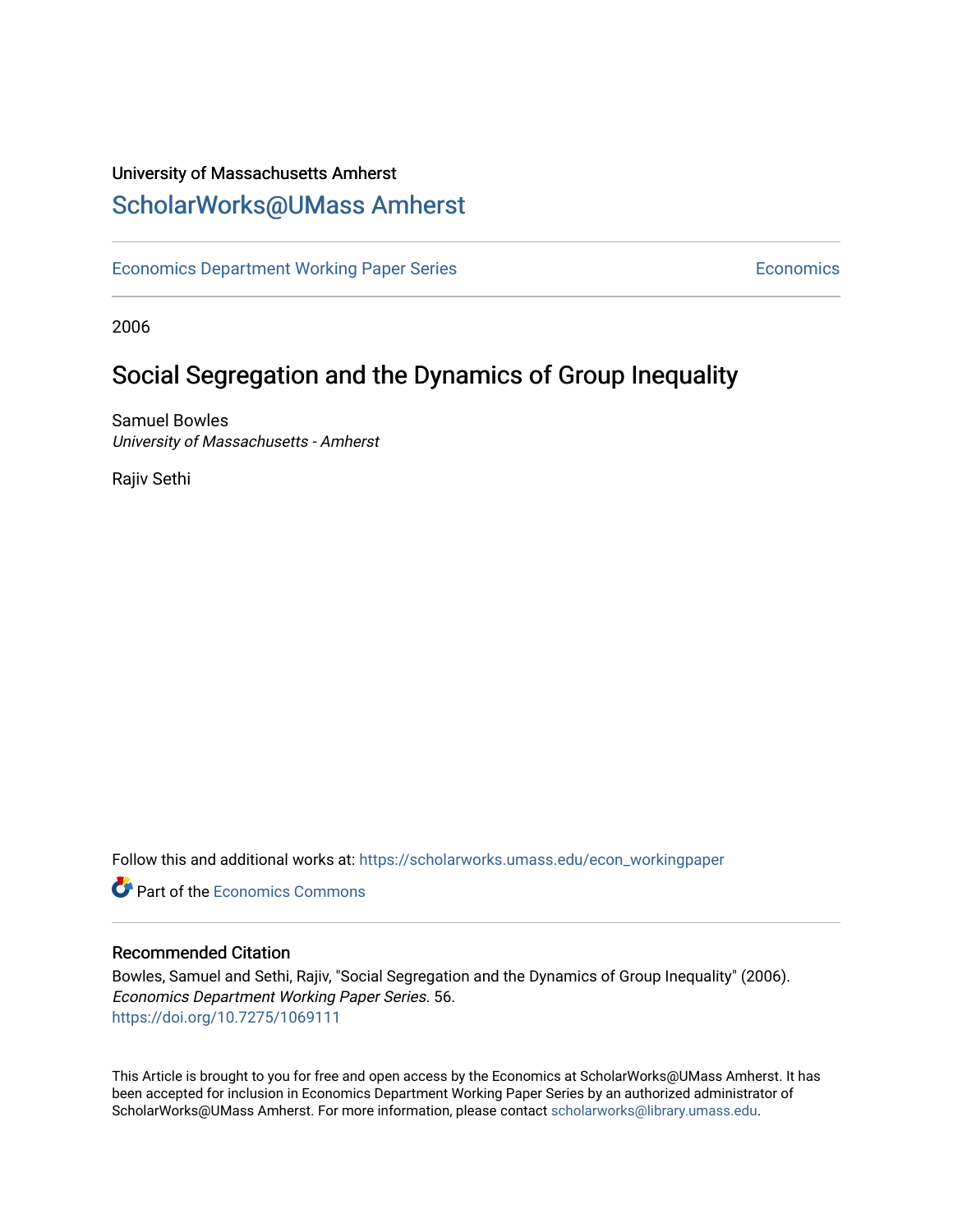# **DEPARTMENT OF ECONOMICS**

# **Working Paper**

Social Segregation and the Dynamics of Group Inequality

by

Samuel Bowles and Rajiv Sethi

Working Paper 2006-02



# **UNIVERSITY OF MASSACHUSETTS AMHERST**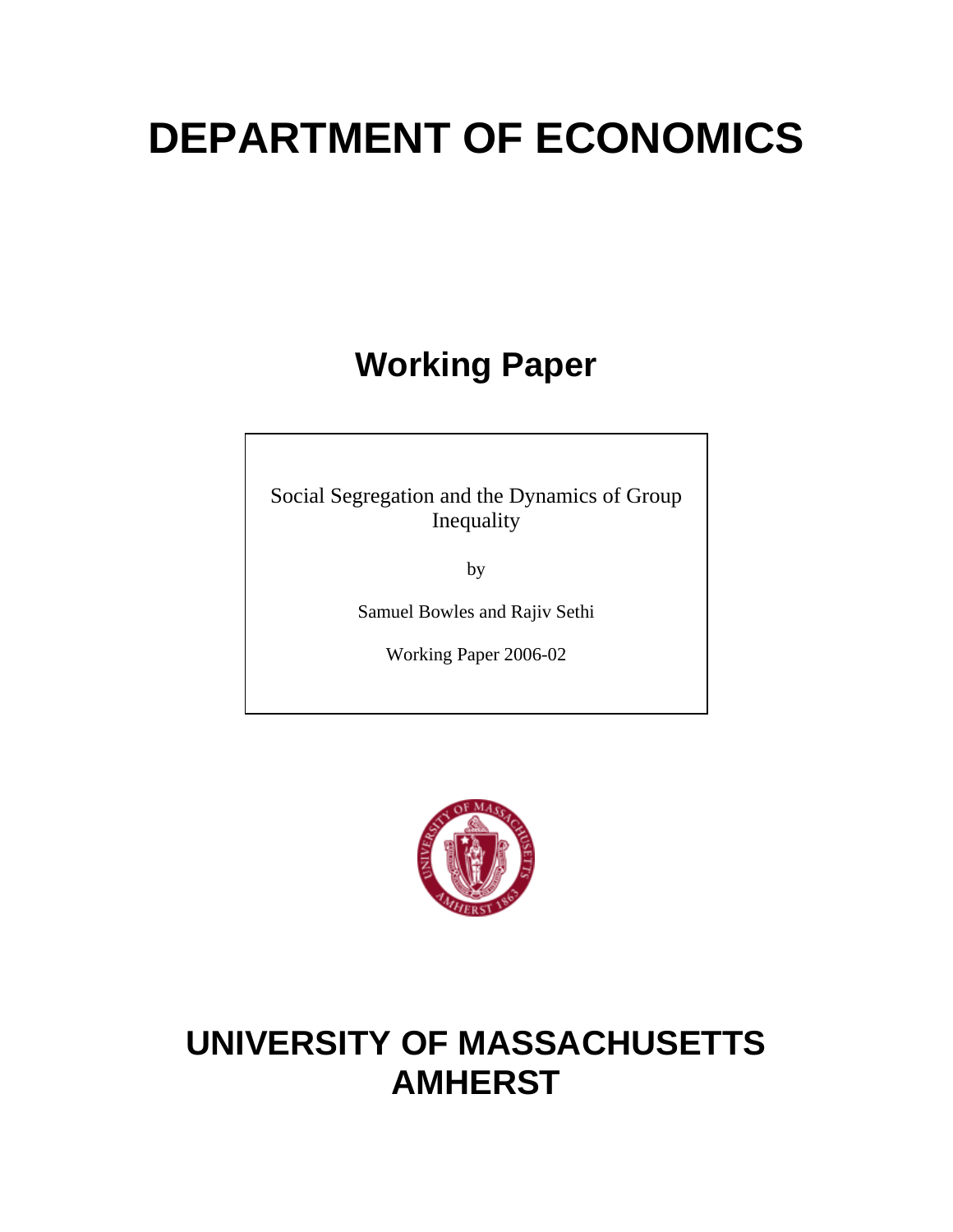### Social Segregation and the Dynamics of Group Inequality<sup>∗</sup>

Samuel Bowles<sup>†</sup> Rajiv Sethi<sup>‡</sup>

January 27, 2006

#### Abstract

We explore the dynamics of group inequality when segregation of social networks places the initially less affluent group at a disadvantage in acquiring human capital. Extending Loury (1977), we demonstrate that (i) group differences in economic success can persist across generations in the absence of either discrimination or group differences in ability, provided that social segregation is sufficiently great, (ii) there is threshold level of integration above which group inequality cannot be sustained, (iii) this threshold varies systematically but non-monotonically with the population share of the disadvantaged group, (iv) crossing the threshold induces convergence to a common high level of human capital if the less affluent population share is sufficiently small (and the opposite, otherwise), and (v) a race-neutral policy that reduces the cost of acquiring human capital can expand the range over which reducing segregation can be Pareto-improving.

Keywords: segregation, networks, group inequality, human capital

JEL Classification Codes: D31, Z13, J71

<sup>∗</sup>This material is based upon work supported by the National Science Foundation under Grant No. SES-0133483, by the Russell Sage Foundation, and by the Behavioral Sciences Program at the Santa Fe Institute. We thank Shelly Lundberg for helpful comments on an earlier version.

<sup>†</sup>Santa Fe Institute, University of Siena and University of Massachusetts, emeritus (bowles@santafe.edu).

<sup>‡</sup>Department of Economics, Barnard College, Columbia University (rs328@columbia.edu).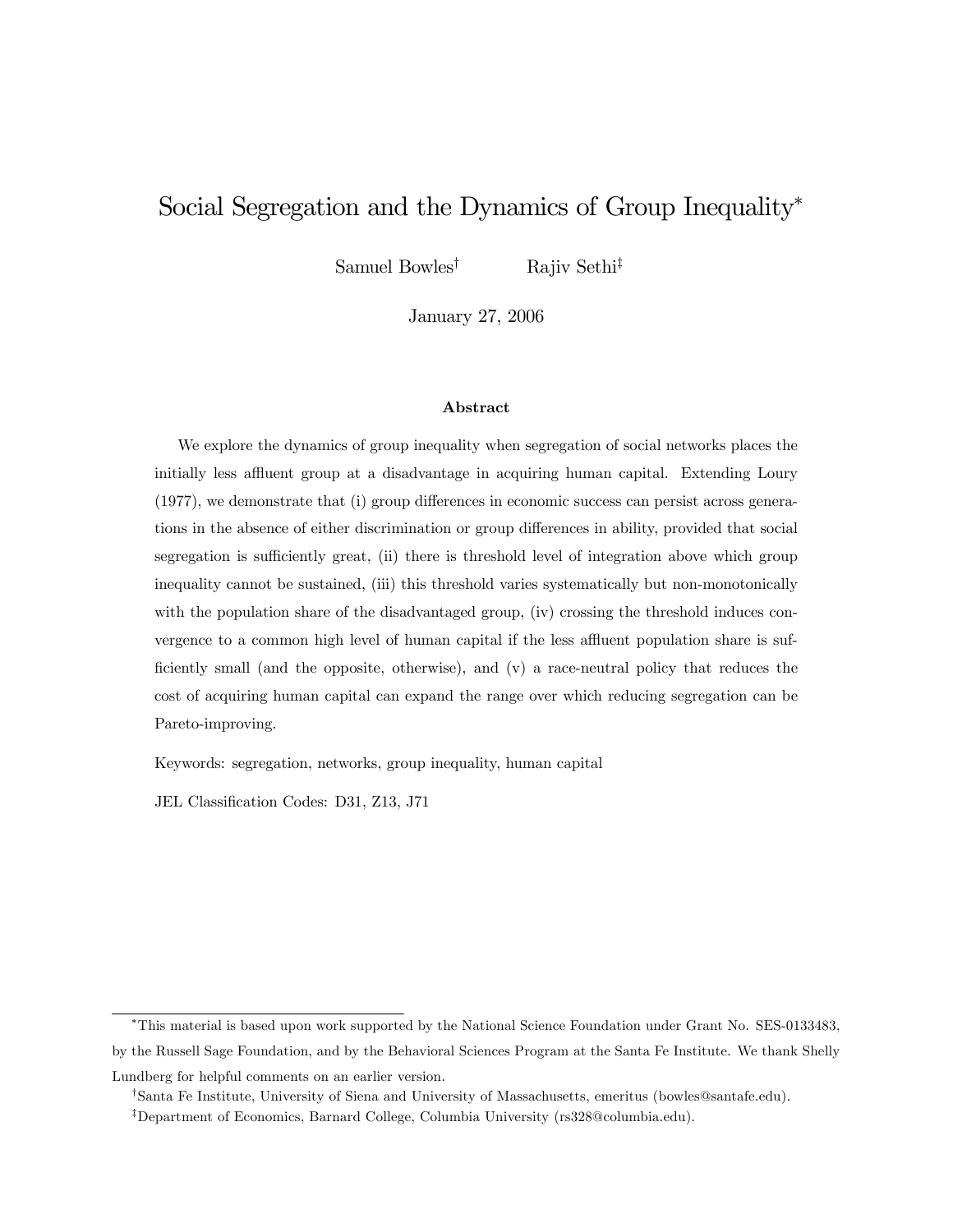#### 1 Introduction

In Brown v. Board of Education the U.S. Supreme Court (1954) struck down laws enforcing racial segregation of public schools on the grounds that 'separate educational facilities are inherently unequal'. The justices thus endorsed the testimony of the psychologist Kenneth Clark that 'like other human beings who are subjected to an obviously inferior status,' African American children in segregated schools 'have been definitely harmed in the development of their personalities' (Beggs, 1995, pp. 10-11).

Many hoped that the demise of legally enforced segregation and discrimination against African Americans during the 1950s and 1960s coupled with the apparent reduction in racial prejudice among whites would provide an environment in which significant social and economic racial disparities would not persist. But while substantial racial convergence in incomes did occur from the 50s to the 70s, little progress has since been made in raising the median annual income of full time year round male and female African American workers relative to their white counterparts (President's Council of Economic Advisors, 1991 and 2003). Similarly, the significant racial convergence in years of schooling attained and cognitive scores at given levels of schooling that occurred prior to 1980 appears not to have continued subsequently (Neal 2005). Significant racial differences in mortality, wealth, subjective well being, and other indicators also persist (Deaton and Lubotsky, 2001, Wolff, 1998, Blanchflower and Oswald, 2004).

Enduring discriminatory practices are no doubt part of the explanation (Bertrand and Mullainathan, 2004). These may be motivated by racial prejudice or hostility, but need not be– statistical discrimination is sufficient, as the contributions of Arrow (1973), Phelps (1972), and others have shown. Here we explore what may be another aspect of the explanation: racial assortation in social networks. Group differences in economic success may persist across generations in the absence of discrimination against the less affluent group because racial segregation of friendship networks, mentoring relationships, neighborhoods, workplaces and schools places the less affluent group at a disadvantage in acquiring the things — contacts, information, cognitive skills, behavioral attributes — that contribute to economic success. In doing this we follow Glenn Loury (1995):

...the full economic opportunity of any individual does not just depend on his own income; it is also determined by the incomes of those with whom he is socially affiliated. The patterns of such affiliation in our society are not arbitrary but derive in part from ethnic and social class identity.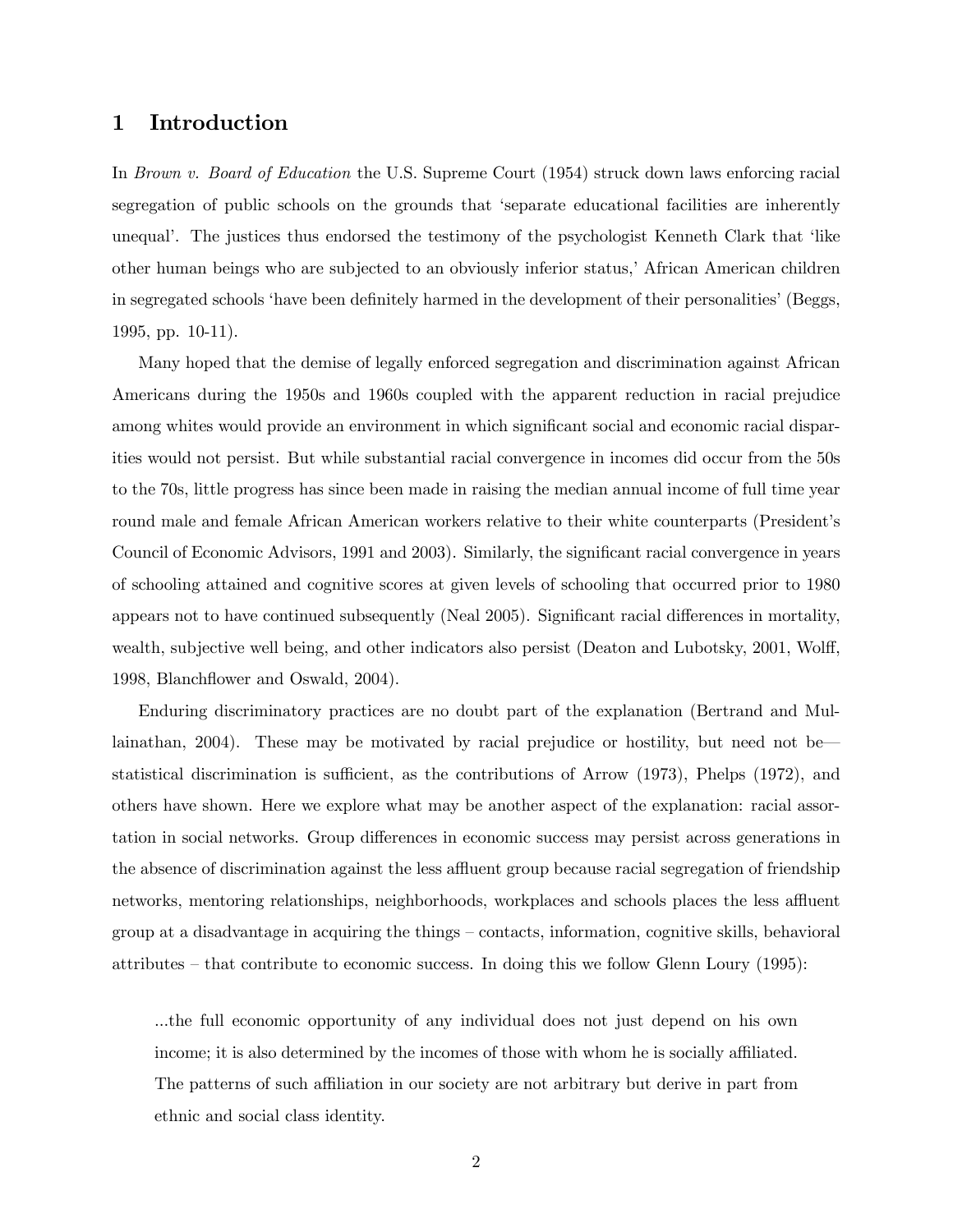We know from Schelling (1971) and the subsequent literature that equilibrium racial sorting does not require discrimination against the less affluent group and may occur even with strongly pro-integrationist preferences (Young 1998, Sethi and Somanathan 2004). Preferentially associating with members of one's own kind (known as homophily) is a common human trait (Tajfel, Billig, Bundy, and Flament, 1971) and is well documented for race and ethnic identification, religion, and other characteristics. A survey of recent empirical work reported that:

We find strong homophily on race and ethnicity in a wide range of relationships, ranging from the most intimate bonds of marriage and confiding, to the more limited ties of schoolmate friendship and work relations, to the limited networks of discussion about a particular topic, to the mere fact of appearing in public or 'knowing about' someone else. ...Homophily limits peoples' social worlds in a way that has powerful implications for the information they receive, the attitudes they form, and the interactions they experience (McPherson, Smith-Lovin, and Cook, 2001, pp. 415, 420).

In a nationally representative sample of 130 schools (and 90,118 students) same race friendships were almost twice as likely as cross-race friendships, controlling for school racial composition (Moody, 2001). In this sample, by comparison to the friends of white students, the friends of African American students had significantly lower grades, attachment to school, and parental socioeconomic status. There is also evidence that peer effects such as penalties for 'acting white' among African American students provide disincentives for academic achievement (Fryer and Torelli, 2005).

While there are many channels through which the racial assortation of social networks might disadvantage members of the less well of group, statistical identification of these effects often is an insurmountable challenge. The reason is that networks are selected by individuals and as a result plausible identification strategies for the estimation of the causal effect of exogenous variation in the composition of an individual's networks are difficult to devise. Hoxby (2000) and Hanushek, Kain, and Rivkin (2002) use the year-to-year cohort variation in racial composition within grade and school to identify racial network effects, finding large negative effects of racial assortation on the academic achievement of black students. Studies using randomized assignment of college roommates have also found some important behavioral and academic peer effects (Kremer and Levy, 2003, Sacerdote, 2000, Zimmerman and Williams, 2003). A study of annual work hours using longitudinal data and individual fixed effects found strong neighborhood effects especially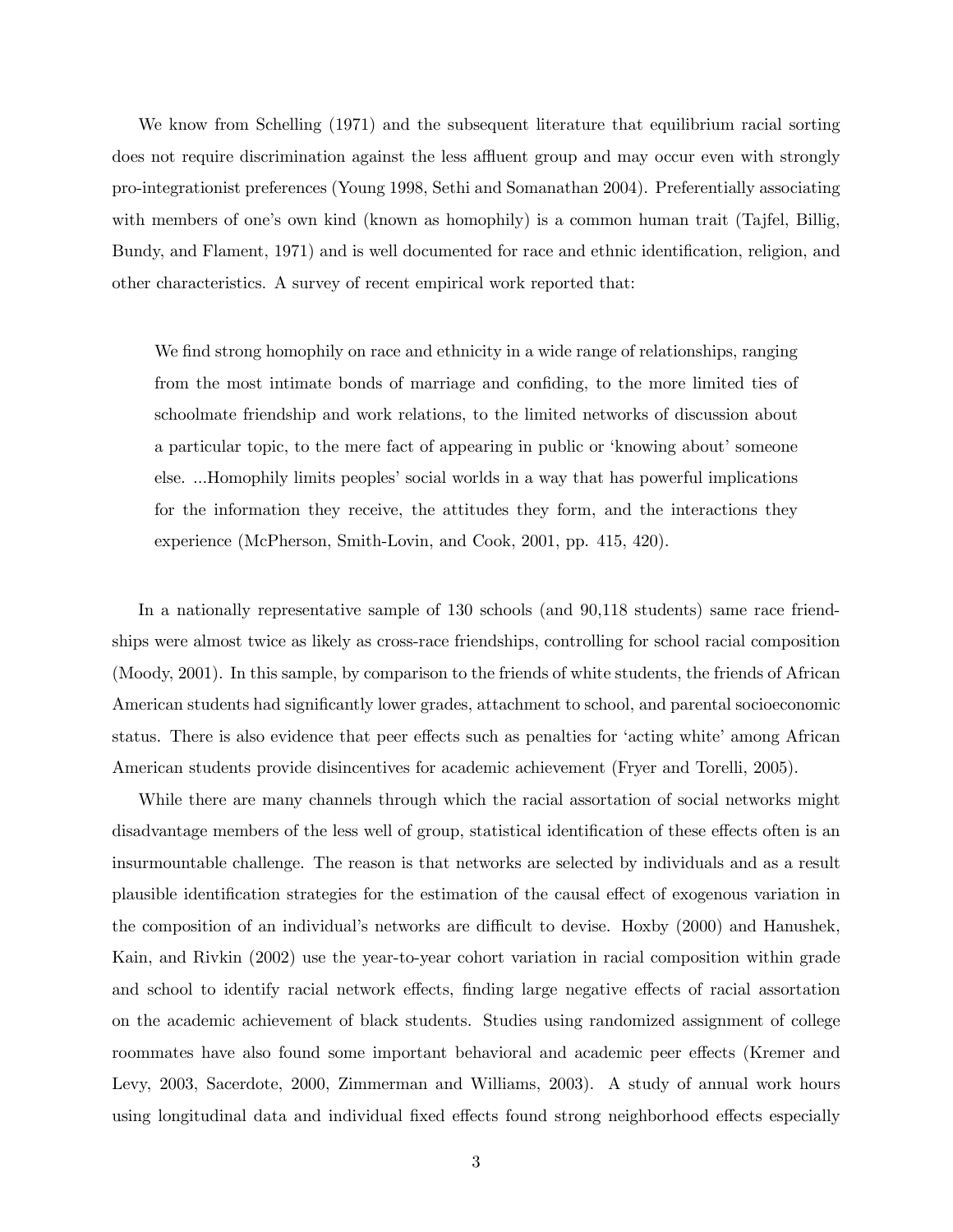for the least well educated individuals and the poorest neighborhoods (Weinberg et al., 2004). An experimental study documents strong peer effects in a production task, particularly for those with low productivity in the absence of peers (Falk and Ichino, 2004). On the other hand, a number of studies using randomized assignment or other compelling identification strategies have failed to detect important peer effects (Oreopoulos, 2003, Jacob, 2003). No available studies to date allow an estimate of the extent (if any) to which social network effects explain racial differences in economic success.

But the logic expressed by Loury is plausible, and an exploration of the dynamics of group inequality in the presence of racial assortation of social networks may therefore be illuminating. In a classic paper, Loury (1977) identified empirically plausible conditions under which social stratification by income alone could not sustain group inequality in the long-run. Under these conditions, group inequality can persist only if patterns of interaction reflect some degree of segregation, over and above that implied by income sorting alone. Similar conclusions have been drawn by Lundberg and Startz (1998) and Durlauf (1999, 2005). We build on this work by addressing the following series of questions. First, can the racial assortation of social affiliates support permanent group inequality in the absence of discrimination against the less affluent group? Second, is there a threshold level of integration above which group inequality cannot be indefinitely sustained? Third, how does this threshold, if it exists, vary with the population share of the disadvantaged group? Fourth, if integration proceeds beyond such a threshold, resulting in convergence of group incomes, does this equalization arise through reductions in the income of the initially advantaged group, or through increases in the income of the initially disadvantaged group? And fifth, are there Pareto-improving policy interventions that can reduce both segregation and group inequality?

To address this set of interrelated questions we model a setting in which the initial characteristics of the social affiliates of individuals in the less affluent group differ from those of individuals in the more affluent group sufficiently to induce the latter to acquire higher income-earning characteristics than the former. Because the intergenerational human capital transmission process is characterized by regression to the mean (Bowles and Gintis, 2002), it is not obvious that such a situation is dynamically stable. In the next section we present a model of the way individuals acquire incomeearning traits. We assume the subjective cost of human capital investment varies inversely with an individual trait ('ability') and the mean level of human capital in one's social network. Group differences in social network human capital are determined by the level of human capital in each group and the degree of segregation. There are no group differences in the cost function for acquiring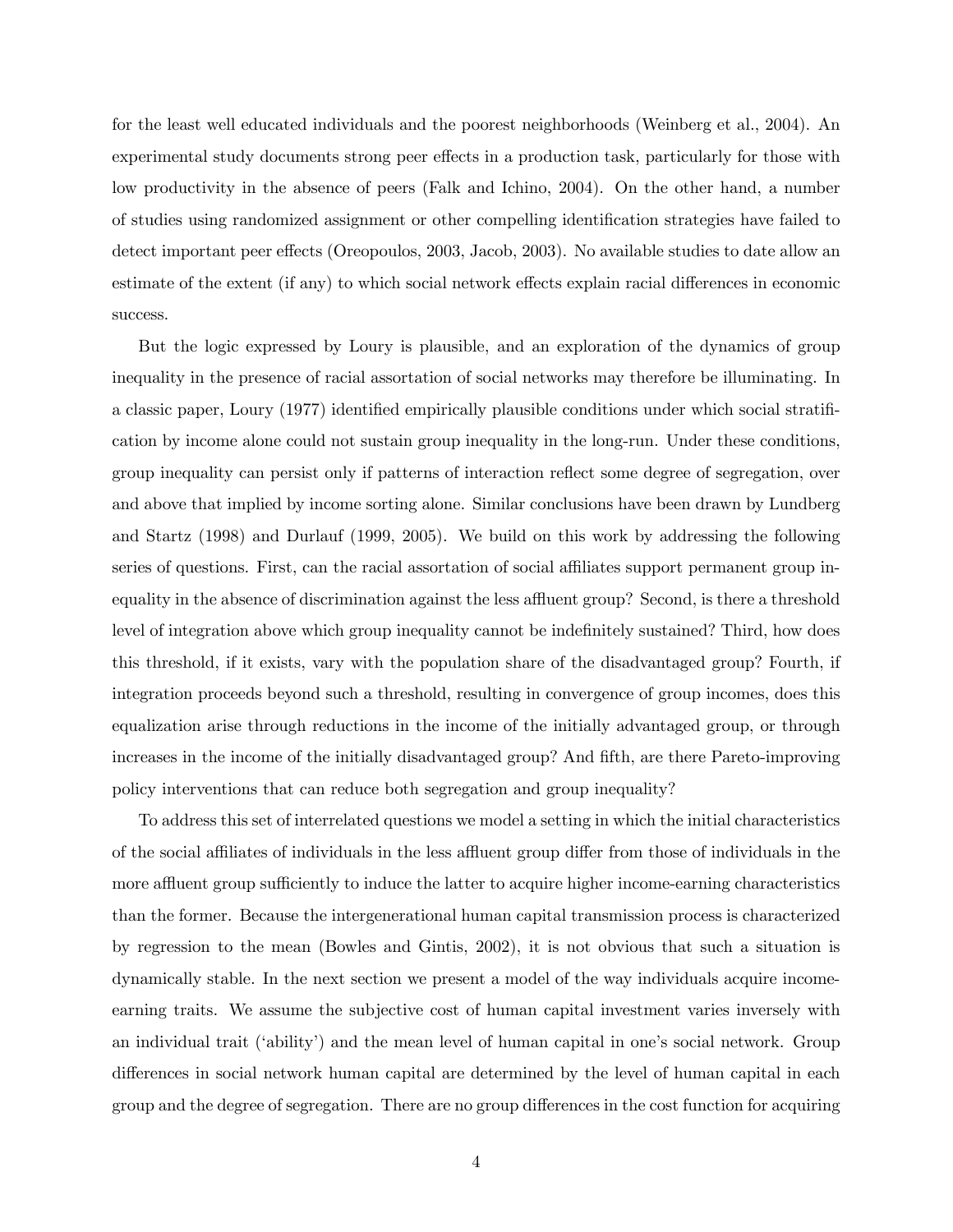human capital or in the ability distribution, and the benefits of human capital are identical for all individuals.

In section 3 we study the case where all individuals are of the same ability and identify the conditions on the degree of segregation and the relative size of the two groups such that a stable asymmetric equilibrium may exist, namely one in which group differences in economic success persist indefinitely. We are also able to identify conditions under which, starting from such a stable asymmetric equilibrium, reductions in segregation will induce a transition to a symmetric equilibrium characterized by either high or low levels of human capital for both groups. We show that there exists a critical population share of the less affluent group above which the low level symmetric equilibrium will occur. Section 4 generalizes the model to the case of heterogeneous ability identically distributed in the two groups, again identifying conditions under which group differences will be permanent. We simulate a group-divided population to explore the conditions under which the groups will converge, and if they do whether it is to a high or low level equilibrium. Our penultimate section explores policies that by addressing group inequality and segregation simultaneously can increase the scope for Pareto-improving desegregation.

#### 2 The Model

We model the process of acquiring human capital as a discrete choice, the private costs of which are influenced by the level of human capital among one's social affiliates. Consider a single population consisting of two groups, black and white, with population shares  $\beta$  and  $1 - \beta$  respectively. Each individual has a set of social affiliates that is drawn (in a manner to be described below) from this population. Let  $s_b(t)$  and  $s_w(t)$  denote, for blacks and whites respectively, the proportion of individuals in the group who have acquired human capital in period  $t$ . The mean level of human capital in the overall population at time  $t$  is then

$$
\bar{s}(t) = \beta s_b(t) + (1 - \beta) s_w(t).
$$
 (1)

In a perfectly integrated society, the mean level of human capital in one's social network would simply equal  $\bar{s}(t)$  on average, regardless of one's own group membership. When networks are characterized by some degree of racial assortation, however, the mean level of human capital in the social network of an individual belonging to group j will lie somewhere between  $\bar{s}(t)$  and  $s_i(t)$ , where  $j \in \{b, w\}$ . Suppose that for each individual, a proportion  $\eta$  of social affiliates is drawn from the group to which that individual belongs, while the remaining  $(1 - \eta)$  are randomly drawn from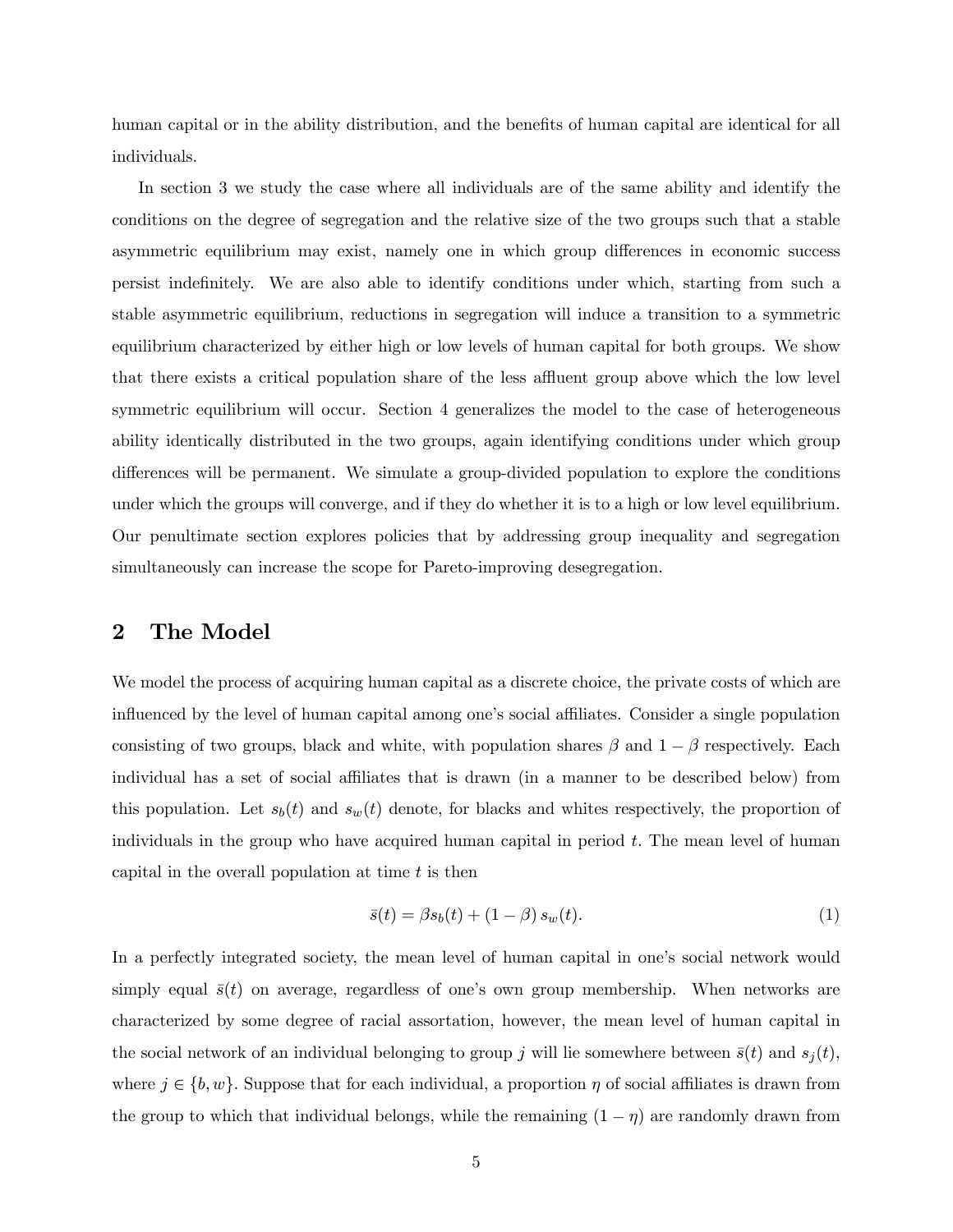the overall population of potential social affiliates. We assume that  $\eta$  is the same for both groups. Then a proportion  $\eta + (1 - \eta) \beta$  of a black individual's social affiliates will also be black, while a proportion  $\eta + (1 - \eta) (1 - \beta)$  of a white individual's affiliates will be white. These proportions are referred to as isolation indexes in the empirical segregation literature.

The parameter  $\eta$  is sometimes refereed to as the *correlation ratio* (Denton and Massey, 1988), and in this model is simply the difference between whites and African Americans in the racial composition their social networks. In the Texas schools studied by Hanushek, Kain, and Rivkin (2002), for example, 39 percent of Black third grade students' classmates were Black, while only 9 percent of White students classmates were Black, so if one's classmates were the relevant network, then  $\eta = 0.3$ . The relevant social network depends on the question under study: for the acquisition of human capital, parents and (to a lesser extent) siblings and other relatives are among the strongest influences. Because family members are most often of the same group, the social networks relevant to our model may be very highly segregated.

Let  $\sigma_j(t)$  denote the mean level of human capital in the social network of an individual belonging to group j. This depends on the levels of human capital in each of the two groups, as well as the extent of segregation  $\eta$  as follows:

$$
\sigma_j(t) = \eta s_j(t) + (1 - \eta) \bar{s}(t). \tag{2}
$$

Except in the case of perfect integration  $(\eta = 0)$ ,  $\sigma_b$  and  $\sigma_w$  will differ as long as  $s_b$  and  $s_w$  differ.

The benefits of human capital accumulation are assumed to be constant and identical across groups, independent of group human capital shares. This means that there is no statistical discrimination in the labor market. Without loss of generality, we can normalize these benefits to equal 0.

The costs of acquiring skills depend on one's ability, as well as the mean human capital within one's social network. By 'ability' we do not intend simply learning capacity, IQ or similar cognitive measures, but rather any personal characteristic of the individual affecting the costs of investing in human capital, including such things as the tolerance for classroom discipline, the anxiety one may experience in school and the like. Ability  $\alpha$  is distributed independently and identically across all individuals regardless of group membership. In assuming the equality of ability distributions across groups we adopt Loury's (2002) axiom of anti-essentialism, which is standard in the economic literature on statistical discrimination and group inequality (see also Loury, 1977). The (common) distribution of ability is given by the distribution function  $G(a)$ . The costs of acquiring human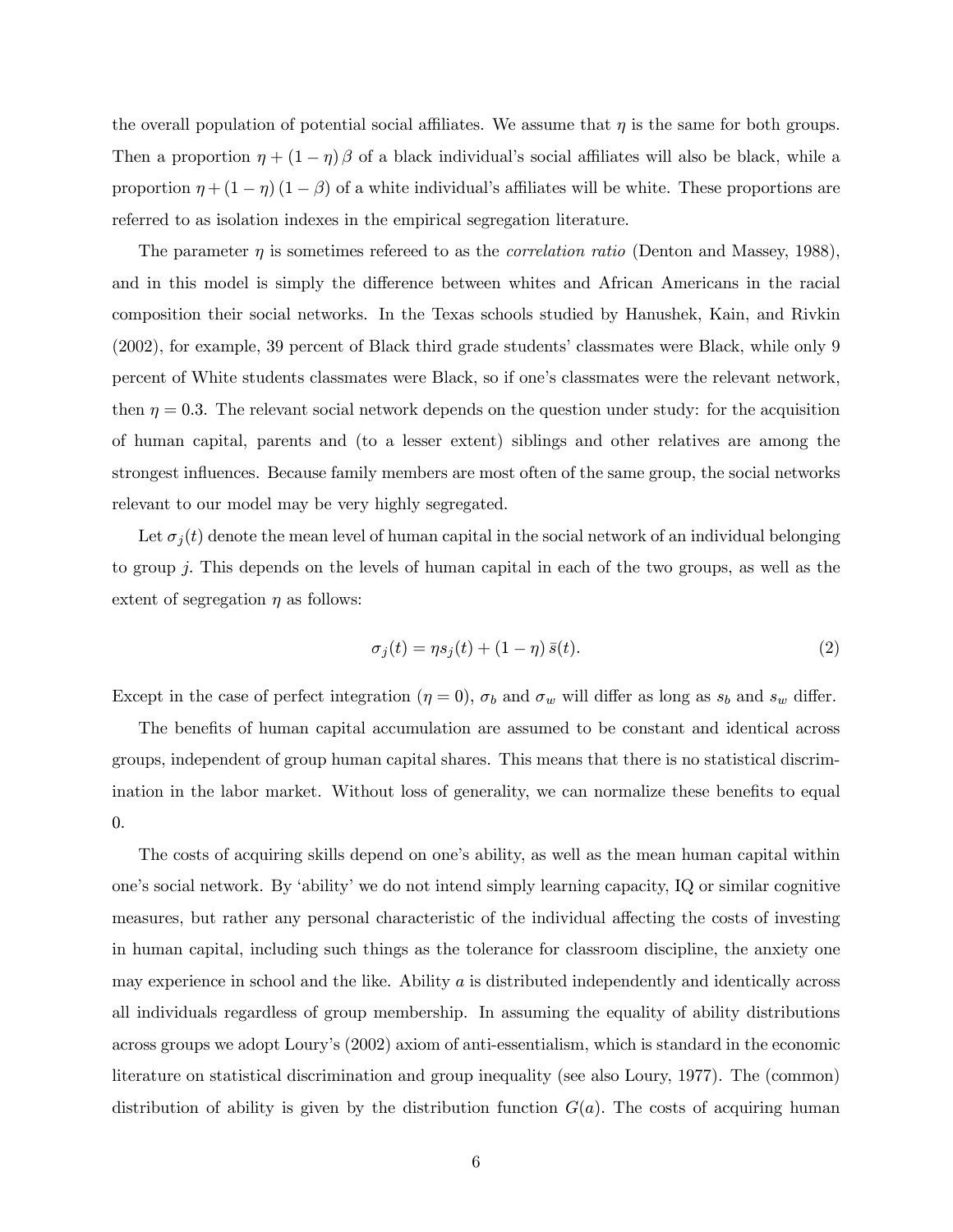capital are represented by  $c(a, \sigma)$ , where c is decreasing in both arguments. For any given level of social network human capital  $\sigma$ , therefore, there is some threshold ability level  $\tilde{a}(\sigma)$  such that those with ability above this threshold accumulate human capital and those below do not. Since the benefits of human capital accumulation have been normalized to 0, this threshold is defined implicitly as the  $\tilde{a}$  that satisfies  $c(a, \sigma) = 0$  for a given value of  $\sigma$ . Note that  $\tilde{a}(\sigma)$  is decreasing: individuals belonging to groups exposed to higher levels of human capital will themselves accumulate human capital at lower ability thresholds relative to individuals in groups with initially lower levels of human capital. This difference will be greater when segregation levels are high.

The share of each group j that acquires human capital in period  $t + 1$  is just the fraction of the group that has ability greater than  $\tilde{a}(\sigma_i(t))$ . Thus we obtain the following dynamics for each  $j \in \{b, w\}$ :

$$
s_j(t+1) = 1 - G(\tilde{a}(\sigma_j(t)).
$$
\n<sup>(3)</sup>

A steady state pair of skill shares  $(s_b^*, s_w^*)$  is such that, for each  $j \in \{b, w\}$ ,

$$
s_j^* = 1 - G(\tilde{a}(\sigma_j^*)) = 1 - G(\tilde{a}(\eta s_j^* + (1 - \eta) (\beta s_b^* + (1 - \beta) s_w^*)).
$$

It is easily seen that no matter what the initial human capital levels  $s_b(0)$  and  $s_w(0)$  happen to be, steady state levels must be equal in the two groups in the case of perfect integration. That is, if  $\eta = 0$ , then  $\sigma_b(t) = \sigma_w(t) = \bar{s}(t)$  in all periods t, which implies

$$
s_b(t+1) = s_w(t+1) = 1 - G(\tilde{a}(\bar{s}(t))).
$$

Hence the two groups have equal human capital levels in all periods subsequent to the initial period. Group inequality cannot persist under complete integration in this model.

Consider next the other extreme of complete segregation, corresponding to  $\eta = 1$ . In this case  $\sigma_j(t) = s_j(t)$  for each group j and so

$$
s_j(t+1) = 1 - G(\tilde{a}(s_j(t))). \tag{4}
$$

In any steady state, we must have

$$
s_j^* = 1 - G(\tilde{a}(s_j^*)),\tag{5}
$$

so group inequality can persist if and only if this equation admits multiple solutions, a necessary condition for which is the existence of social network effects. Stable steady states of this dynamic are those for which  $ds_j(t+1)/ds_j(t) < 1$ . In general the existence of multiple solutions will depend on details of the distribution and cost functions which we will explore presently. But to clarify the logic of the model, we begin with a simple case in which all individuals have the same ability.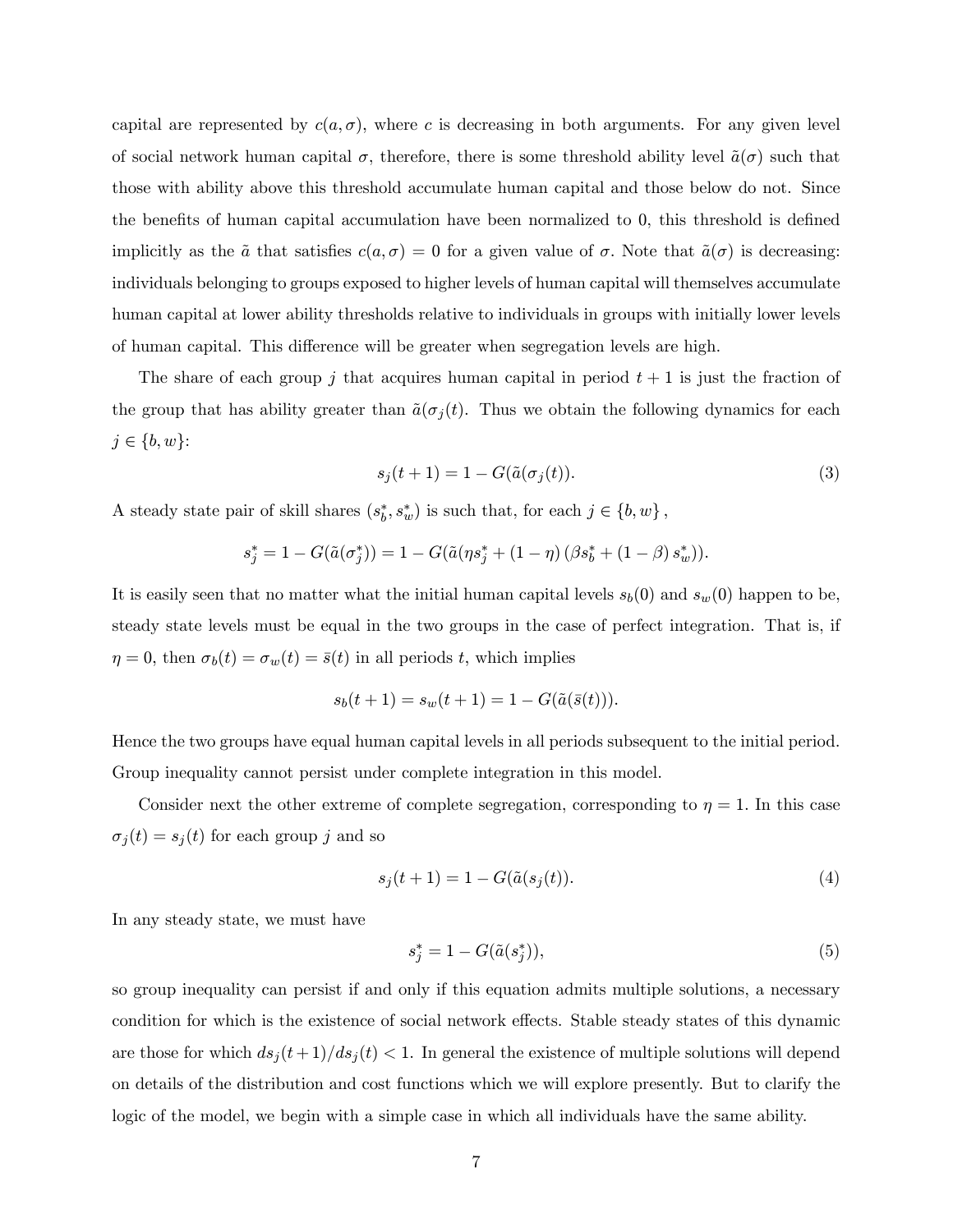#### 3 Homogeneous Ability

When all individuals have the same ability, we may suppress the dependence of costs on ability and write the cost function simply as  $c(\sigma)$ , with  $c' < 0$ . In this case the only stable steady states involve homogeneous skill levels within groups. (There may exist equilibria in which members of a group are all indifferent between acquiring human capital or not, and make heterogeneous choices in the exact proportions that maintain this indifference. Such equilibria will be dynamically unstable, and we ignore them in what follows.) Suppose that

$$
c(1) < 0 < c(0), \tag{6}
$$

which ensures that the steady states both  $(s_b, s_w) = (0, 0)$  and  $(s_b, s_w) = (1, 1)$  are stable steady states at all levels of segregation  $\eta$ . Condition (6) also implies that under complete segregation  $(\eta = 1)$ , the distribution  $(s_b, s_w) = (0, 1)$  is a stable steady state. This is the only stable steady state under complete segregation in which black human capital levels are lower than white.

Since there exists an asymmetric stable steady state under complete segregation but none under complete integration, one may conjecture that there is a threshold level of segregation such that persistent group inequality is feasible if and only if the actual segregation level exceeds this threshold. In order to establish that this is indeed the case, define  $\tilde{\beta}$  as the black population share at which  $c(1 - \tilde{\beta}) = 0$ . This is the value of  $\beta$  for which, under complete integration, the costs of acquiring human capital are zero for both groups. (This is because, if  $\eta = 0$  and  $(s_b, s_w) = (0, 1)$ ,  $\sigma_j = 1 - \beta$  for both groups.) There is a unique  $\tilde{\beta} \in (0,1)$  satisfying this condition since  $c(\cdot)$  is a decreasing function satisfying (6). We then have (see the appendix for all proofs):

**Proposition 1.** Given any  $\beta \in (0,1)$ , there exists a unique  $\hat{\eta}(\beta)$  such that the stable asymmetric equilibrium  $(s_b, s_w) = (0, 1)$  exists if and only if  $\eta > \hat{\eta}(\beta)$ . The function  $\hat{\eta}(\beta)$  is positive and decreasing for all  $\beta < \tilde{\beta}$ , positive and increasing for all  $\beta > \tilde{\beta}$ , and satisfies  $\hat{\eta}(\tilde{\beta}) = 0$ .

Proposition 1 establishes that group inequality can persist if segregation is sufficiently high, where the threshold level of segregation itself depends systematically on the population share  $\beta$  of the disadvantaged group. If segregation declines to a point below this threshold, group inequality can no longer be sustained. In this case convergence to a symmetric steady state must occur. However, there are two of these in the model, since both  $(s_b, s_w) = (0, 0)$  and  $(s_b, s_w) = (1, 1)$  are stable steady states at all levels of segregation  $\eta$ . Convergence to the former implies that equality is attained through declines in the human capital of the initially advantaged group. Convergence to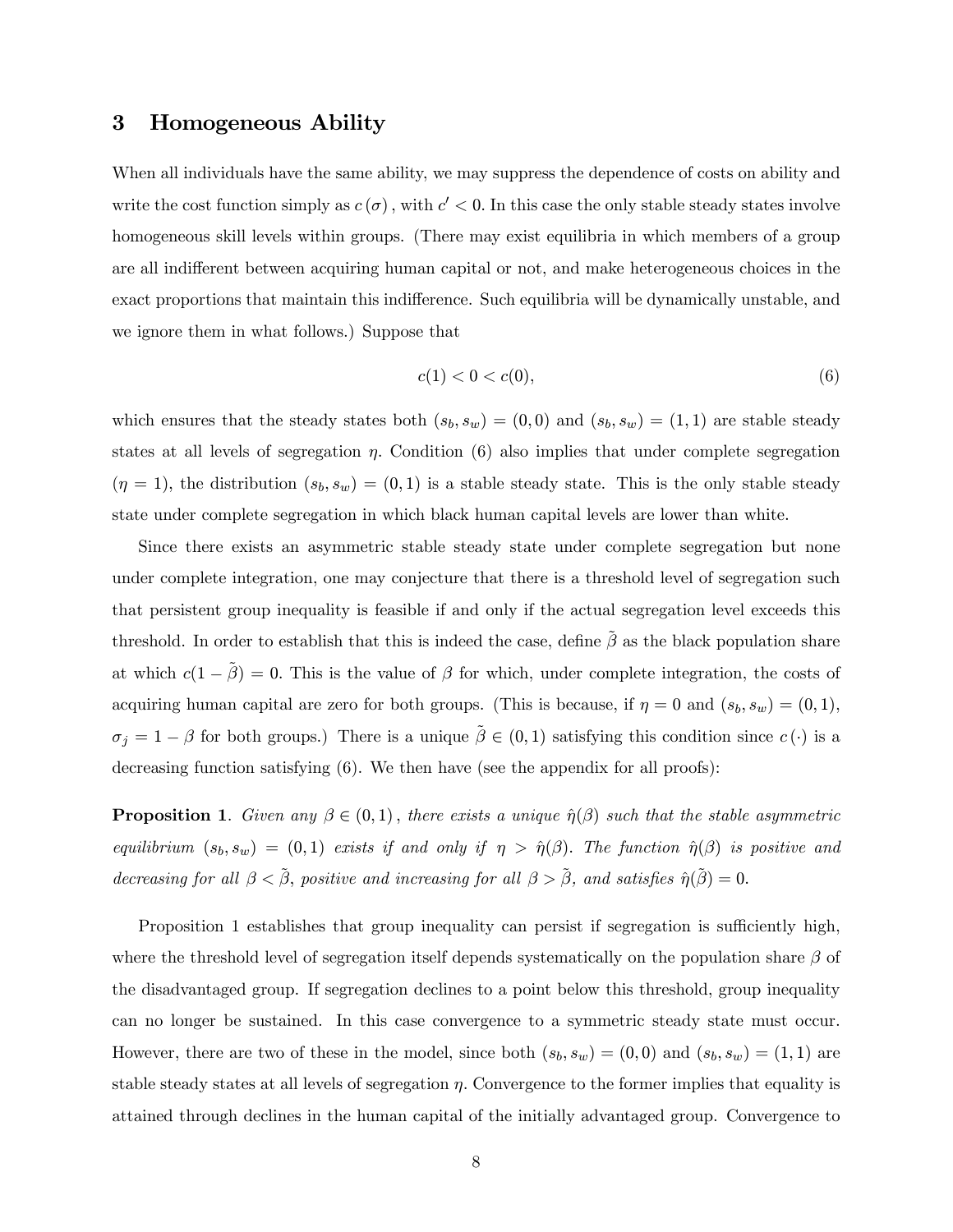the latter, in contrast, arise through increases in the human capital of the initially disadvantaged group. The following result establishes that convergence to the high human capital state occurs if and only if the population share of the initially disadvantaged group is sufficiently low.

**Proposition 2.** Suppose that the economy initially has segregation  $\eta > \hat{\eta}(\beta)$  and is at the stable steady state  $(s_b, s_w) = (0, 1)$ . If segregation declines to some level  $\eta' < \hat{\eta}(\beta)$ , then the economy converges to  $(s_b, s_w) = (1, 1)$  if  $\beta < \tilde{\beta}$ , and to  $(s_b, s_w) = (0, 0)$  if  $\beta > \tilde{\beta}$ .



Population Share of Disadvantaged Group,  $\beta$ 

Figure 1. Effects of segregation and population shares on persistent inequality

Propositions 1-2 are summarized in Figure 1, which identifies three regimes in the space of parameters  $\beta$  and  $\eta$ . For any value of  $\beta$  (other than  $\tilde{\beta}$ ), there is a segregation level  $\hat{\eta}(\beta) \in (0,1)$ such that group inequality can persist only if segregation lies above this threshold. If segregation drops below the threshold, the result is a sharp adjustment in human capital and convergence to equality. This convergence can result from a decline in the human capital of the initially advantaged group if the initially disadvantaged group is large enough. Alternatively, it can result from a rise in the human capital of the disadvantaged group if it's population share is sufficiently small. The threshold segregation level itself varies with β non-monotonically. When β is small,  $\hat{\eta}(\beta)$  is the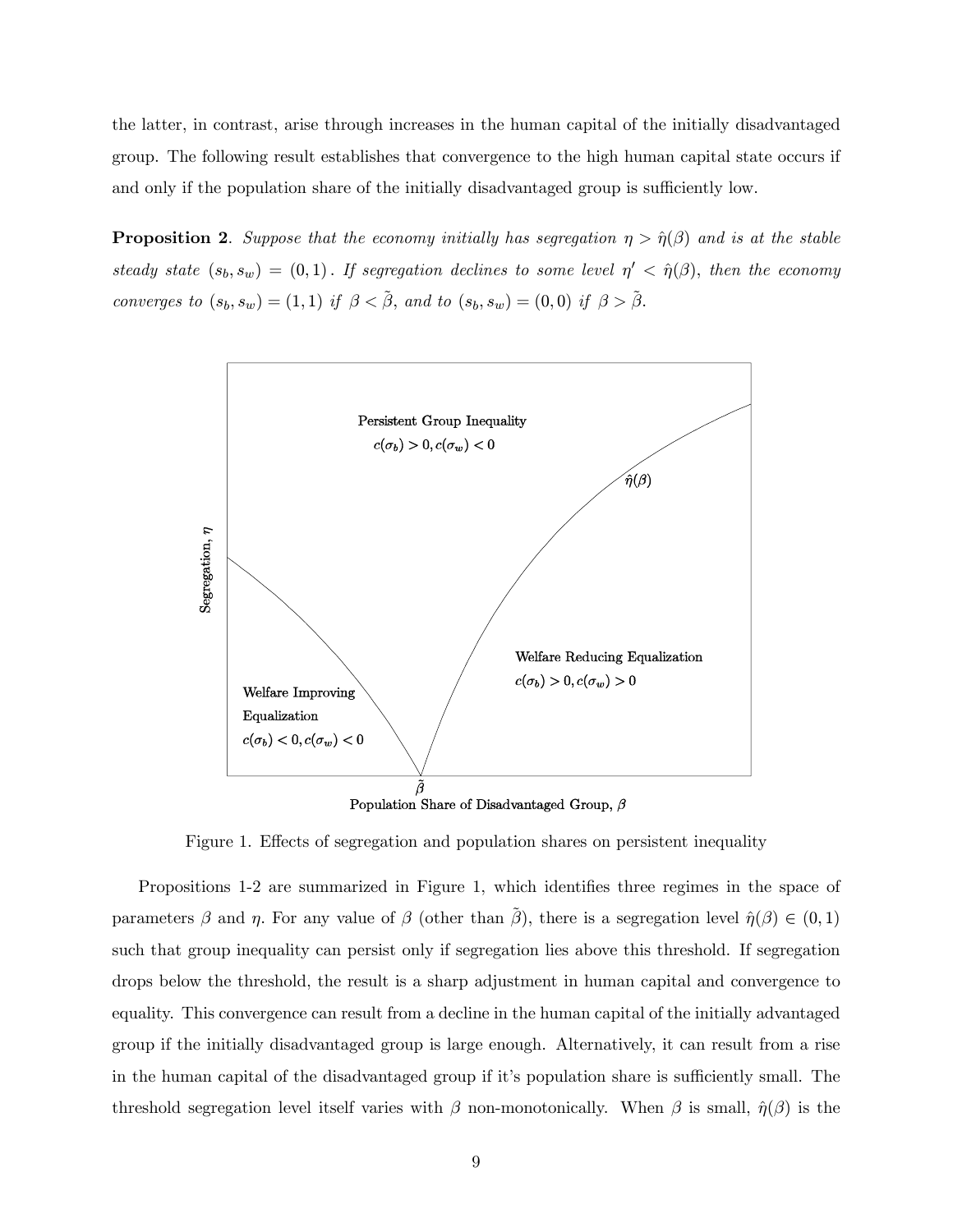locus of pairs of  $\eta$  and  $\beta$  such that  $c(\sigma_b)=0$  at the state  $(s_b, s_w) = (0, 1)$ . Increasing  $\beta$  lowers  $\sigma_b$  and hence raises  $c(\sigma_b)$ , which implies that  $c(\sigma_b)=0$  holds at a lower level of  $\eta$ . Hence  $\hat{\eta}(\beta)$  is decreasing in this range, implying that higher values  $\beta$  require higher levels of integration before the transition to equality is triggered. When  $\beta$  is larger than  $\tilde{\beta}$ , however,  $\hat{\eta}(\beta)$  is the locus of pairs of  $\eta$  and  $\beta$  such that  $c(\sigma_w)=0$  at the state  $(s_b, s_w) = (0, 1)$ . Increasing  $\beta$  lowers  $\sigma_w$  and hence raises  $c(\sigma_w)$ , which implies that  $c(\sigma_w)=0$  holds at a higher level of  $\eta$ . Hence  $\hat{\eta}(\beta)$  is increasing in this range, and higher values of  $\beta$  require lower levels of integration in order to induce the shift to equality.

Greater integration within the regime of persistent inequality raises the costs to the advantaged group and lowers costs to the disadvantaged group. In this case one might expect integration to be resisted by the former and supported by the latter. Note, however, that this is no longer the case if a transition to a different regime occurs. When  $\beta$  is small, both groups end up better off as a consequence of integration, and hence support for integration may be expected to transcend group boundaries in this case. Similarly, when  $\beta$  is large, both groups might be united in opposition to integration policies that would reduce  $\eta$  below  $\hat{\eta}(\beta)$ , since both would end up with higher steady state costs of human capital accumulation. (This feature of the model echoes findings in Chaudhuri and Sethi (2003), which deals with the consequences of integration in the presence of statistical discrimination.)

The simple model with homogeneous ability delivers a number of insights, but also has several shortcomings. There is no behavioral heterogeneity within groups, and all steady states are at the boundaries of the state space. Changes in segregation only affect human capital decisions if they result in a transition from one regime to another; within a given regime changes in social network quality affect costs but do not induce any behavioral response. Furthermore, even when transitions to another regime occur, human capital decisions are affected in only one of the two groups. Finally, convergence to a steady state occurs in a single period. These shortcomings do not arise when the model is generalized to allow for heterogeneous ability within groups, which we consider next.

#### 4 Heterogeneous Ability

When ability is heterogenous within groups (though distributed identically across groups), steady states will typically involve heterogeneous choices within each of the groups. Given the state  $(s_b, s_w)$ in period t, there will be a mean level of human capital  $\bar{s}$  in the population, and hence particular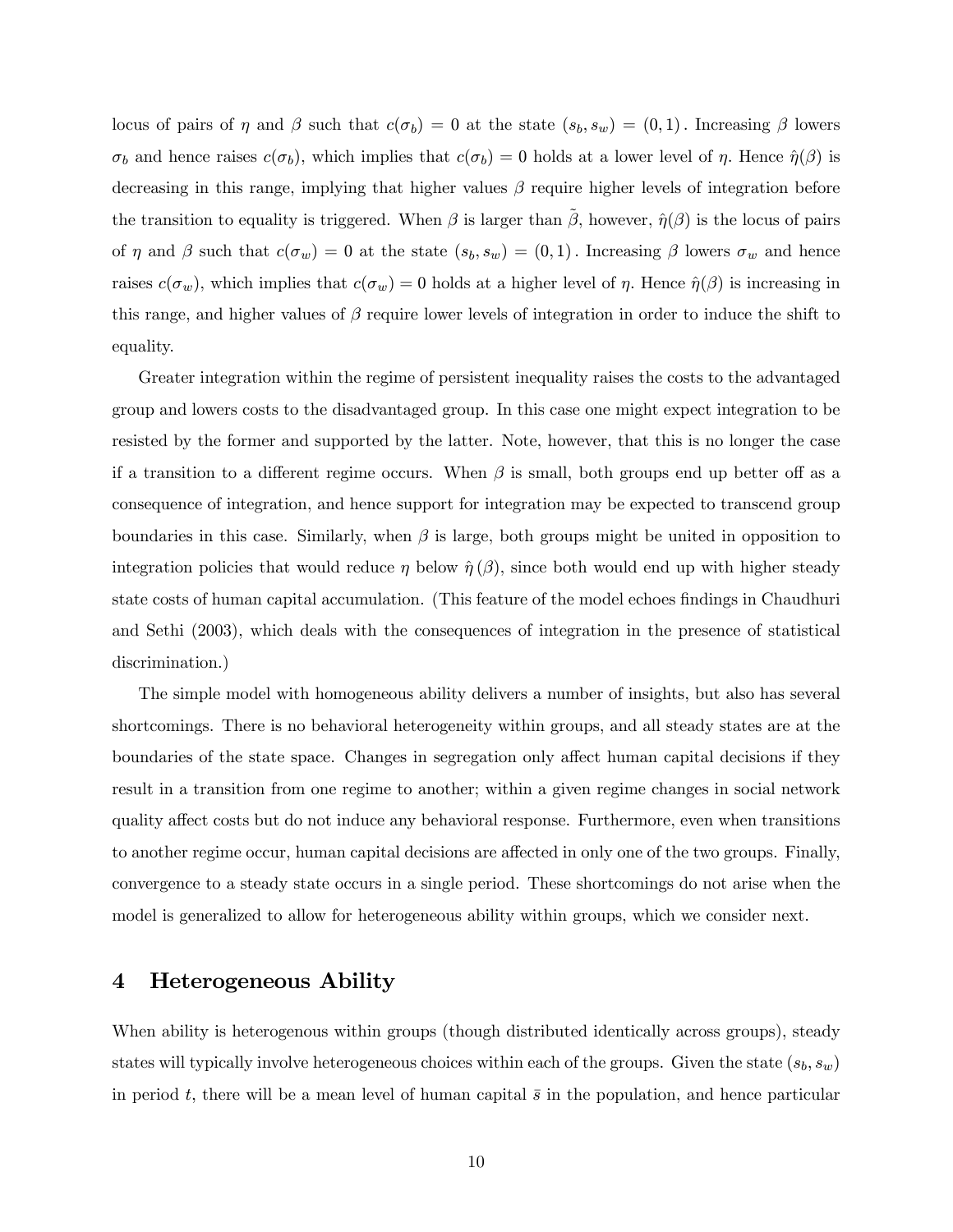levels of mean human capital  $(\sigma_b, \sigma_w)$  in black and white social networks. These values determine the ability thresholds  $\tilde{a}(\sigma_b)$  and  $\tilde{a}(\sigma_w)$  for blacks and whites respectively, such that all those with abilities above the threshold for the group to which they belong will find it optimal to accumulate human capital. For a given distribution of ability in both groups, these ability thresholds then determine the state  $(s_b, s_w)$  for the subsequent period. A steady state is one which results in the same human capital decisions from one period to the next.

As noted above, multiple steady states will exist under complete segregation if and only if there are multiple solutions to equation (5). This in turn depends on details of the ability distribution and cost function. If there exist multiple steady states under complete segregation, then there must also exist an asymmetric steady state under complete segregation, in which the level of human capital is lower among blacks than among whites. As in the homogeneous ability case, asymmetric steady states cannot exist under complete integration. Hence there must be some level of integration above which persistent inequality cannot be sustained.

To see the conditions under which multiple steady states arise under complete segregation, consider the simple case of an ability distribution with density  $g(a)$ , having mean 0 and support  $(-\infty,\infty)$ . Additionally, suppose that the costs of human capital accumulation are linear and separable in both ability and the mean human capital in one's social network as follows:

$$
c(a,\sigma)=(\alpha-a)-2\alpha\sigma.
$$

Setting  $c(a, \sigma) = 0$ , this specification implies threshold ability levels  $\tilde{a}(\sigma) = \alpha (1 - 2\sigma)$ , with thresholds ranging from  $\alpha$  (when  $\sigma = 0$ ) to  $-\alpha$  (when  $\sigma = 1$ ). Hence individuals with sufficiently high ability (greater than  $\alpha$ ) will find it worthwhile to acquire human capital even if none of their social affiliates have done so, and individuals with sufficiently low ability (less than  $-\alpha$ ) will not acquire human capital even if all of their affiliates have done so. The parameter  $\alpha$  may be interpreted as the strength of social network effects.

When groups are completely segregated,  $\sigma_j = s_j$  for each group j in all periods t, and hence

$$
s_j(t+1) = 1 - G(\tilde{a}(s_j(t))) = 1 - G(\alpha(1 - 2s_j(t))). \tag{7}
$$

Any pair  $(s_b^*, s_w^*)$  is a steady state if and only if, for each j,

$$
s_j^* = 1 - G(\alpha(1 - 2s_j^*)).
$$

Since  $G(\alpha) < 1$  and  $G(-\alpha) > 0$ , continuity of  $G(\cdot)$  implies that there must exist at least one symmetric steady state  $(s_b^* = s_w^*)$ . Any symmetric steady state will be stable under the dynamics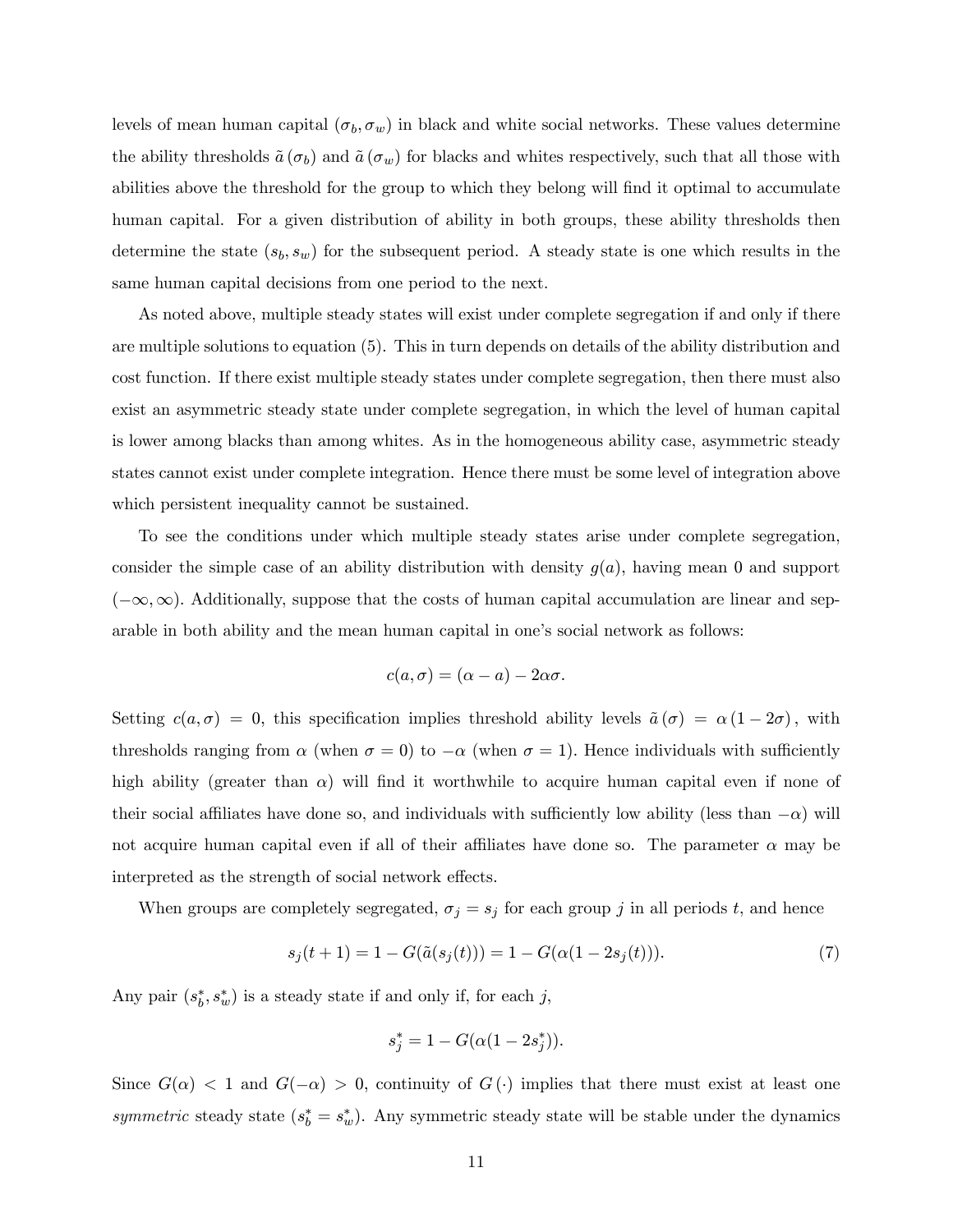(4) if the slope of the function  $1 - G(\alpha(1 - 2s_j))$ , evaluated at  $s_j = s^*_b = s^*_w$  has absolute value strictly below 1. Since this slope is positive, the condition for stability of a symmetric steady state becomes  $2\alpha g(\alpha(1-2s_j^*))$  < 1.



Figure 2. Stability and Multiplicity of Symmetric Steady States.

Clearly  $(s_b^*, s_w^*) = (0.5, 0.5)$  is a steady state since the distribution of ability is symmetric with mean 0. This will be stable if  $2\alpha g(0) < 1$  and unstable if  $2\alpha g(0) > 1$ . Since  $g(0)$  is independent of  $\alpha$ , this steady state will be unstable if  $\alpha$  is sufficiently high, that is, if social network effects are sufficiently strong. In this case there must exist at least two stable steady states under complete segregation, one on either side of  $(s_b^*, s_w^*) = (0.5, 0.5)$ . For example, when ability is distributed according to the standard normal, there is a unique stable steady state at  $(s_b^*, s_w^*) = (0.5, 0.5)$  when  $\alpha = 1$ , but two symmetric stable steady states at  $(s_b^*, s_w^*) = (0.86, 0.86)$  and  $(s_b^*, s_w^*) = (0.14, 0.14)$ when  $\alpha = 2$ . These two cases are depicted in Figure 2. In the latter case, the asymmetric state  $(s_b^*, s_w^*) = (0.14, 0.86)$  must be a stable steady state of the dynamics (4) under complete segregation.

When multiple equilibria arise under complete segregation, racial inequality can persist indefinitely, with each of the two groups having converged to a different stable steady state. Since perfect integration is inconsistent with persistent racial inequality, one might conjecture that there is a threshold level of segregation such that racial inequality can persist indefinitely if and only of segregation exceeds this threshold. Figure 3 illustrates this for the special case of a standard normal ability distribution, with  $\alpha = 1.75$  and  $\beta = 0.4$ . Under complete segregation there is a stable steady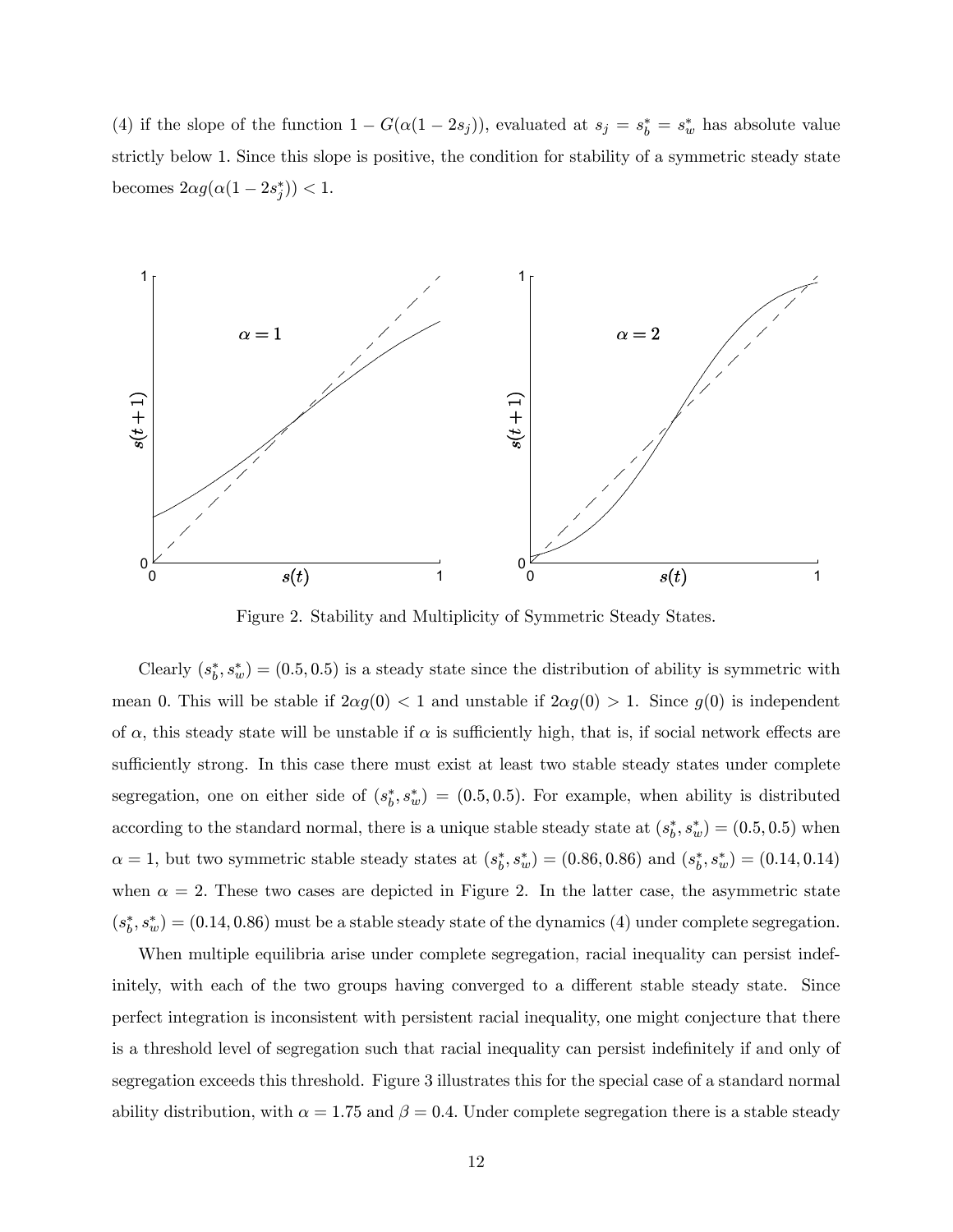state at  $(s_b^*, s_w^*) = (0.06, 0.94)$ , and this is used as the initial state in each of the four simulations. The panels in the top row reveal the persistence of racial inequality, although the extent of such inequality is less when integration is greater. When  $\eta = 1$ , the population remains at the initial stable steady state (by construction). When  $\eta = 0.9$ , convergence occurs to a nearby asymmetric steady state at  $(s_b^*, s_w^*) = (0.13, 0.90)$ . A further decline in segregation to  $\eta = 0.8$  causes persistent inequality to be unsustainable, an convergence occurs to a symmetric stable steady state at  $(s_b^*, s_w^*) = (0.94, 0.94)$ . The same happens when  $\eta = 0.7$ , although convergence is more rapid. Note that integration can cause a temporary decline in the human capital of whites, through increasing contact with a disadvantaged group, although the decline is reversed as the disadvantage itself starts to erode.



Figure 3. Effects of greater integration when  $\beta = 0.4$ .

Figure 4 reveals a strikingly different possibility. This time the black share of the population is set at  $\beta = 0.6$ , while all other parameters and initial conditions are left unchanged. Again, persistent inequality is unsustainable once integration proceeds beyond some threshold, but convergence occurs to a steady state with very low levels of human capital. There is a temporary rise in human capital of blacks (through greater contact with whites) but this is reversed as levels of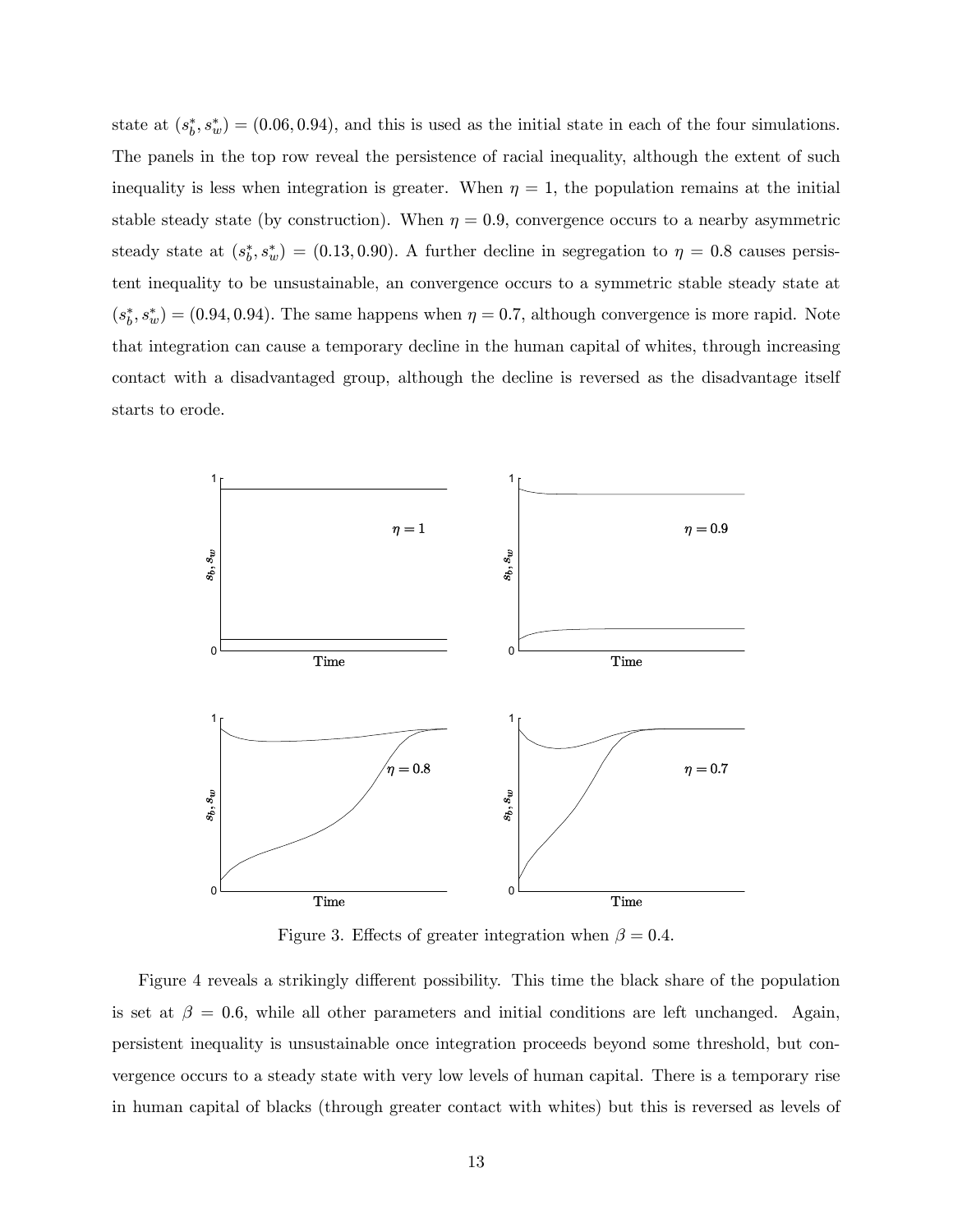human capital among whites start to decline.



Figure 4. Effects of greater integration when  $\beta = 0.6$ .

Figures 3—4 confirm that our findings in the homogeneous ability case extend to the case of heterogeneous ability for the particular numerical specifications. To what extent do these results apply more generally, for arbitrary cost and distribution functions? To explore this, recall that group inequality can persist under complete segregation  $(\eta = 1)$  if and only if there are multiple solutions to the equation

$$
s = 1 - G(\tilde{a}(s)).
$$

Suppose that this is indeed the case, and that we have precisely three solutions (as in the right panel of Figure 2). The two extreme solutions, which we now denote  $s_l$  and  $s_h$ , correspond to stable symmetric steady states at all levels of segregation  $\eta$ . Furthermore, the  $(s_l, s_h)$  is an asymmetric stable steady state when  $\eta = 1$ . Now consider the effects of increasing integration, starting from this state. For any given population composition  $\beta$ , we shall say that integration is *equalizing* and welfare-improving if there exists some segregation level  $\hat{\eta}(\beta)$  such that for all  $\eta < \hat{\eta}(\beta)$  there is no stable asymmetric steady state, and the initial state  $(s_l, s_h)$  is in the basin of attraction of the highinvestment symmetric steady state  $(s_h, s_h)$ . Similarly, we shall say that integration is *equalizing*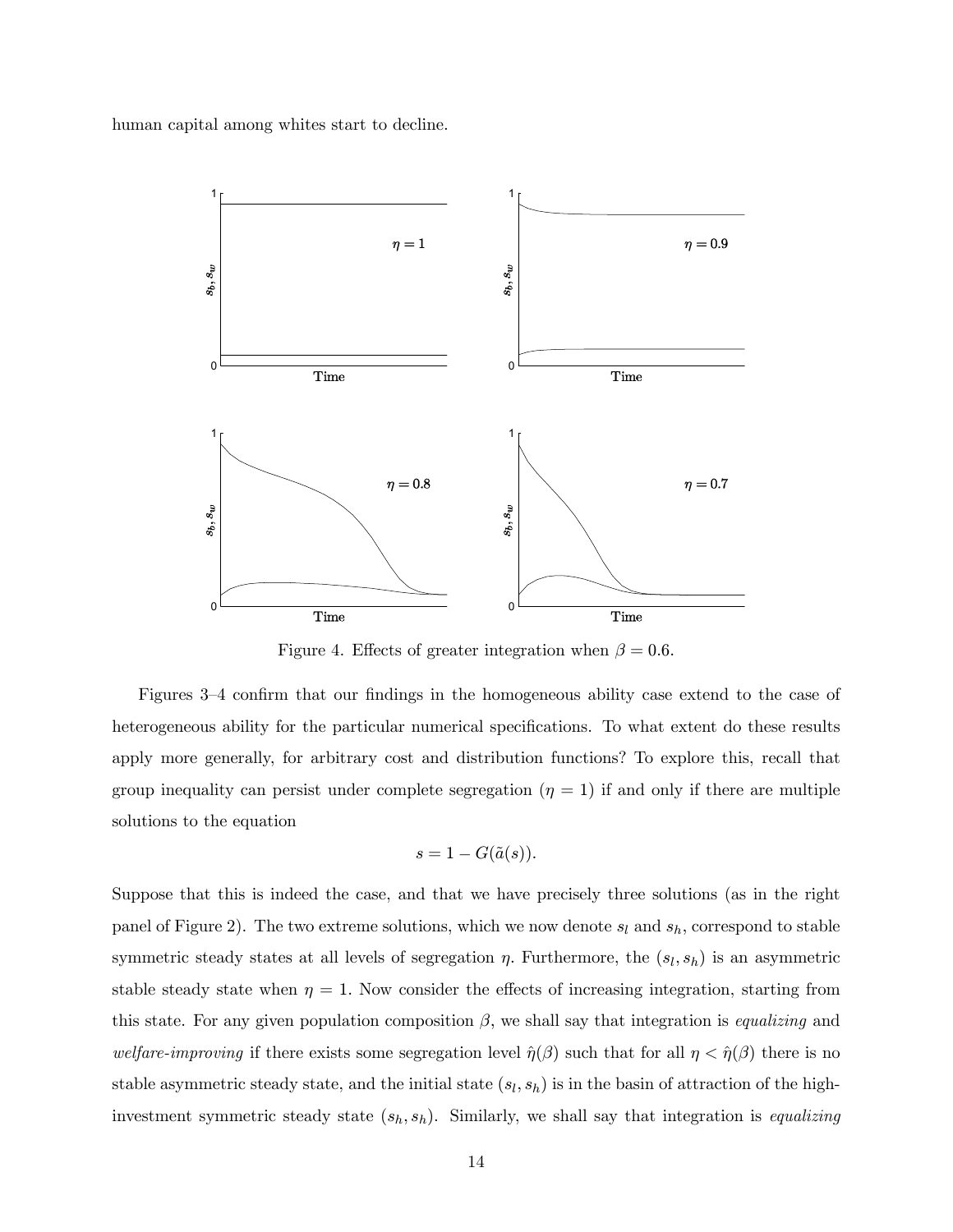and welfare-reducing if there exists some segregation level  $\hat{\eta}(\beta)$  such that for all  $\eta < \hat{\eta}(\beta)$  there is no stable asymmetric steady state, and  $(s_l, s_h)$  is in the basin of attraction of the low-investment symmetric steady state  $(s_l, s_l)$ . We then have the following result.

**Proposition 3.** There exist  $\beta_l > 0$  and  $\beta_h < 1$  such that (i) integration is equalizing and welfareimproving if  $\beta < \beta_l$  and (ii) integration is equalizing and welfare-reducing if  $\beta > \beta_h$ .

This result provides a partial generalization of our findings in the homogenous ability case. When local complementarities in the accumulation of human capital are strong enough to allow for multiple stable steady states under complete segregation, integration can have dramatic effects on steady state levels of human capital. Once a threshold level of human capital is crossed, asymmetric steady states may fail to exist resulting in a transition to equality. As in the case of homogeneous ability, this can happen in one of two ways: through a sharp decline in the human capital of the previously advantaged group, or through a sharp increase in the human capital of the previously disadvantaged group. If the population share of the initially less affluent group is small enough, integration can result in group equity (meaning that equally able individuals acquire similar levels of human capital) and higher average incomes for both groups. Under these conditions, one should expect broad popular support for integrationist policies. On the other hand, if the initially disadvantaged group constitutes a large proportion of the total population, equity may be still attained through integration but at the cost of income, as costs are higher and human capital levels in both groups decline.

#### 5 Policy Implications

Thus integration may benefit the disadvantaged group without harming the advantaged group, as is suggested by the empirical analysis by Cutler and Glaeser (1997) of the relationship between segregation and high school graduation rates. But integration may also harm both groups. As a result the the policy maker and the public are faced with a difficult challenge.

Since the heterogeneous ability case reproduces the logic of the simpler homogeneous ability case, we will illustrate the policy implications of the model with the latter. Suppose that the reduction in both segregation and between-group inequality are objectives, but the disadvantaged population share is sufficiently great that the outcome of reduced segregation is likely to be a welfare loss by both groups occasioned by a transition to low equilibrium levels of human capital acquisition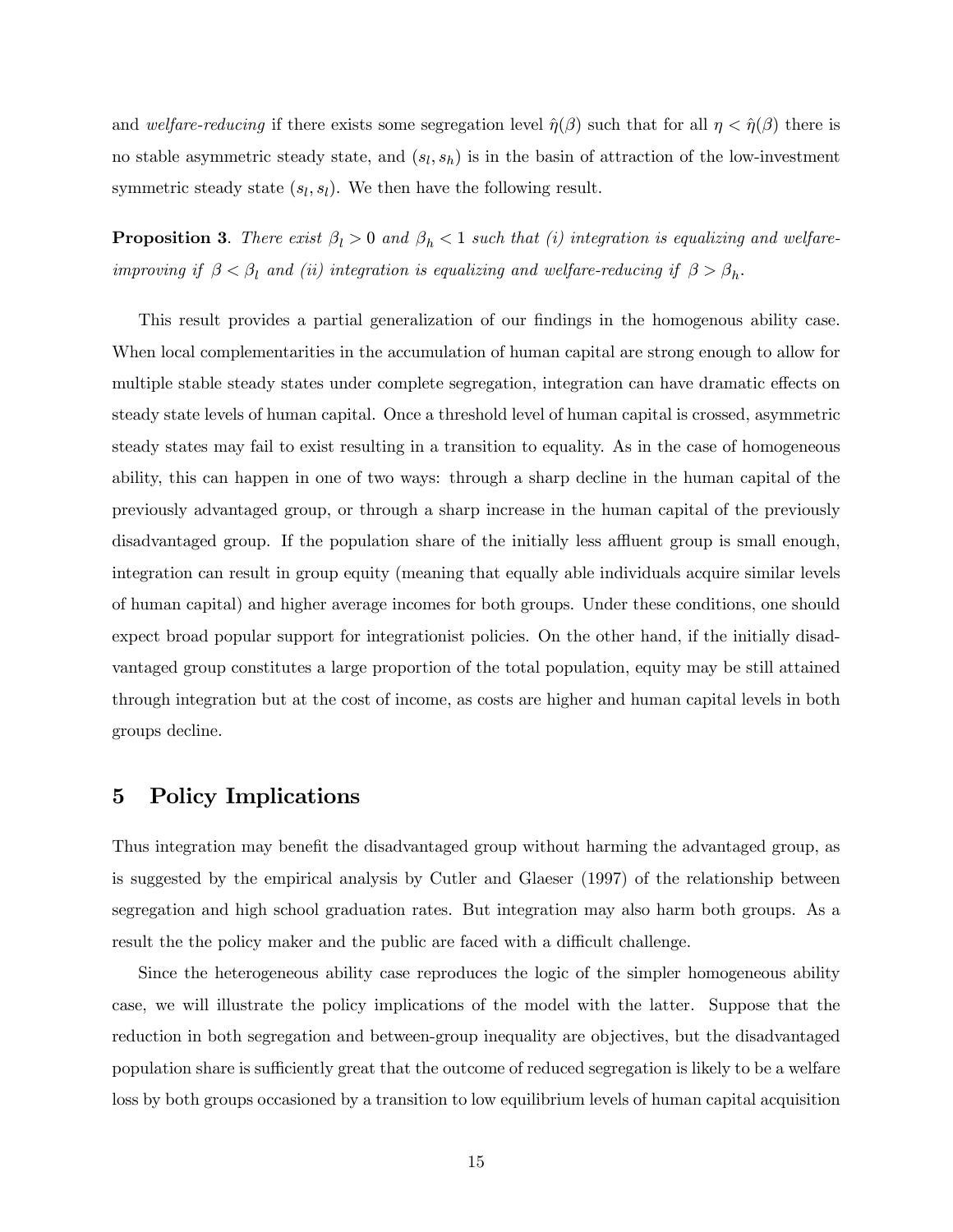by both groups. Does there exist a policy that will raise the value of  $\beta$  for which  $c(1 - \beta) = 0$ , increasing the range of population shares for which the Pareto-improving transition to equal and high levels of human capital acquisition can result from greater integration? Educational or other policies resulting in a reduction in the cost function of human capital acquisition will accomplish this, shifting  $\hat{\eta}(\beta)$  upwards to the left of  $\tilde{\beta}$  (because  $c(\sigma_b)=0$  at higher levels of segregation following the educational improvement). To the right of  $\tilde{\beta}$  the  $\hat{\eta}(\beta)$  function shifts downward for analogous reasons. Hence a *race-neutral* policy which successfully lowers the costs of human capital accumulation for each individual in the population can make a Pareto-improving transition possible for a broader range of population shares and segregation levels. This effect is illustrated in Figure 5.



Population Share of Disadvantaged Group,  $\beta$ 



Contrary to what we have assumed, costs may differ between groups, the disadvantaged group facing higher costs of acquiring human capital due, for example to less adequate schools or a less supportive in-school environment. Policies to rectify this discrepancy will (as in the race neutral case) shift upwards the left hand segment of the  $\hat{\eta}(\beta)$  function; but will leave the right segment unaffected. As a result such policies would be effective in promoting Pareto improving transitions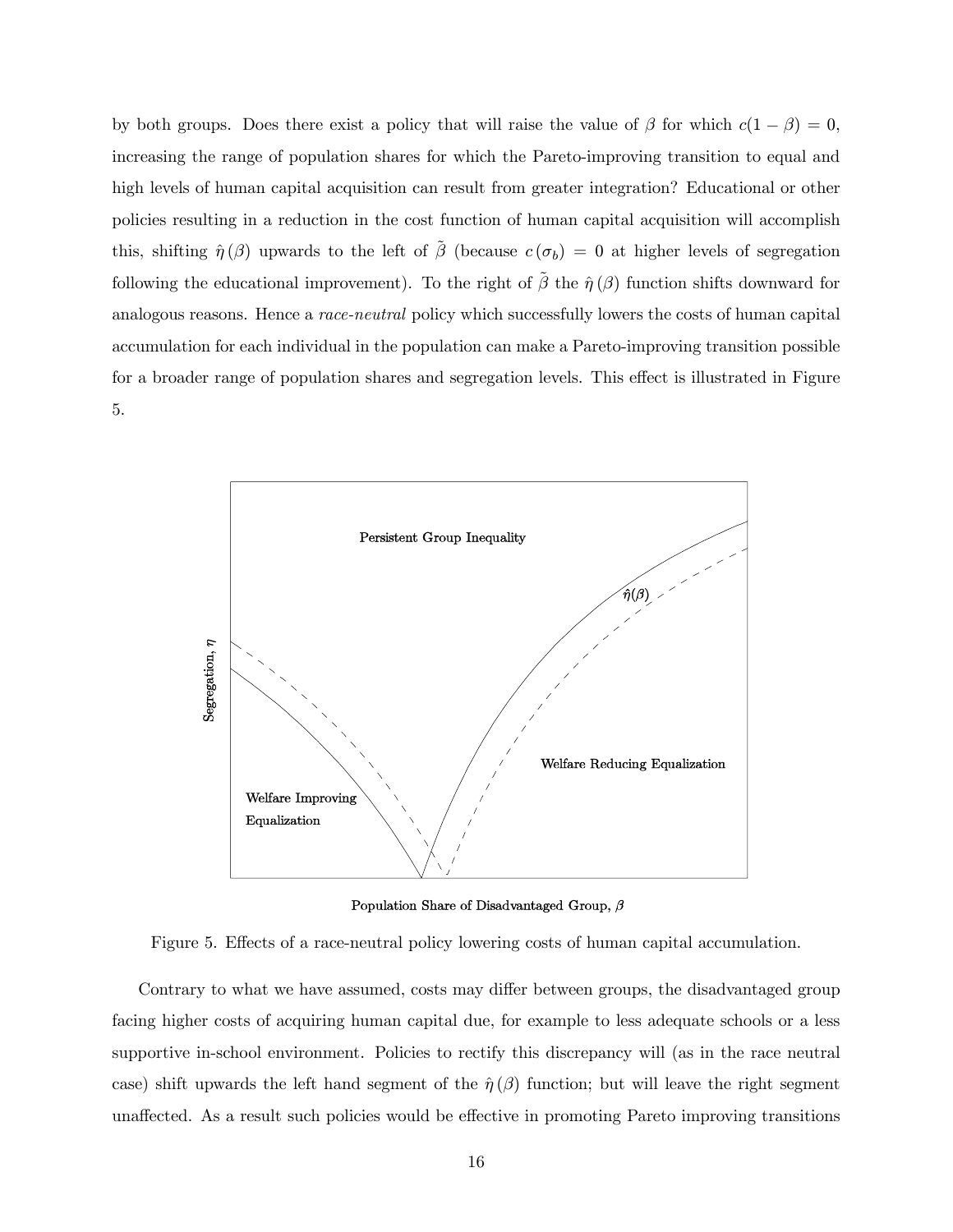to equality for sufficiently low  $\beta$ . Where the population share of the disadvantaged group is large however, policies to reduce the costs of the advantaged group could be advocated as a means of allowing substantial levels of integration without inducing a mutually disadvantageous transition to equality. (Highly resourced magnet schools combined with bussing to promote integration may provide an example of such policies.) Thus while race-neutral interventions to lower costs of human capital investment can support Pareto-improving outcomes following desegregation, race-based interventions may accomplishing the same ends at lower cost as long as the disadvantaged population share is sufficiently high or low.

How might desegregation be accomplished? Recall that  $\eta$  does not reflect the imposition of discriminatory practices by the advantaged on the disadvantaged group, as we have assumed these to be absent. Rather the degree of segregation is the result of equilibrium sorting choices in residence, friendships, couples and the like, arising in the absence of overt discrimination. Are there nonpaternalistic ways that a policy maker could legitimately alter these patterns? We think that there are. First, under quite general conditions equilibrium sorting produces levels of segregation that are Pareto-inefficient in the sense that an arbitrary reduction in segregation could enhance the well being of members of both groups (Schelling, 1978). In this case policies to reduce, say, neighborhood segregation do not override individual preferences over aggregate outcomes, but rather allow for their greater satisfaction. Second, segregated networks may be the unintended result of current policies whose reversal would lower  $\eta$ . For example the degree of racial segregation of friendship networks in schools appears to be affected by the extent of tracking, the degree of cross grade mixing, and the extent of racial mixing in extracurricular activities, all of which are subject to alteration by school policies. (Moody, 2001). However, because the most important social affiliates for the formation of human capital are parents and siblings and these kin networks are highly racially segregated, there may be quite stringent limits to the degree to which segregation of the relevant networks can be reduced in the absence of a reduction in racial assortment in childbearing.

#### 6 Conclusions

In response to a lower court judge's question about the effects of school segregation on African American children a year prior to the *Brown v. Board of Education* decision by the Supreme Court, Kenneth Clark had concluded "I think it is the kind of injury which would be as enduring or lasting as the situation endured.." (Beggs, 1995, p. 11). Extending earlier work by Loury,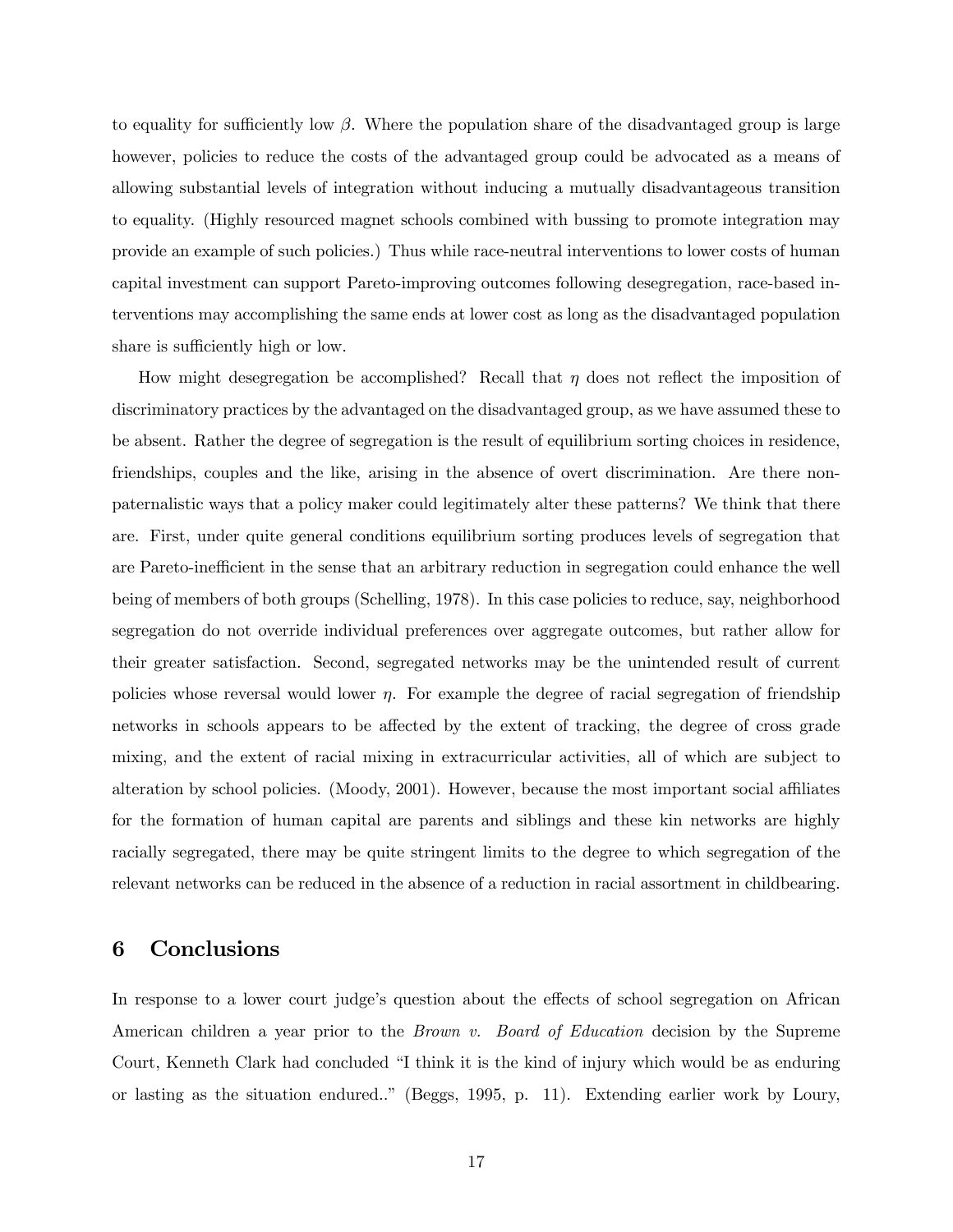Durlauf, Lundberg and Startz and others we have identified the conditions under which, in a plausible dynamic model, the economic injury of segregation does indeed endure.

We have shown that group differences in economic success can persist across generations in the absence of either discrimination or group ability differences provided that the social segregation of networks is sufficiently great, and that there is a threshold level of segregation below which group inequality cannot be sustained. A challenge to policy makers arises because crossing this threshold may induce a transition to an equilibrium with either equally high or low levels of human capital in both groups. Which of these will occur depends on the population share of the disadvantaged group.

Thus the challenges facing policy makers in an urban area such as Baltimore are quite different from those in Bangor or Burlington. Similarly the challenges of assuring group-equal opportunity in other countries are quite different in New Zealand, where 15 percent of the population are Maori and South Africa where the disadvantaged African population constitutes 78 percent of the total. We have shown that race-neutral educational policies that reduce the costs of acquiring human capital unambiguously increase the range of population shares over which, starting from a segregated and unequal initial state, the process of integration will induce a transition to an equilibrium without group inequality and with high levels of human capital.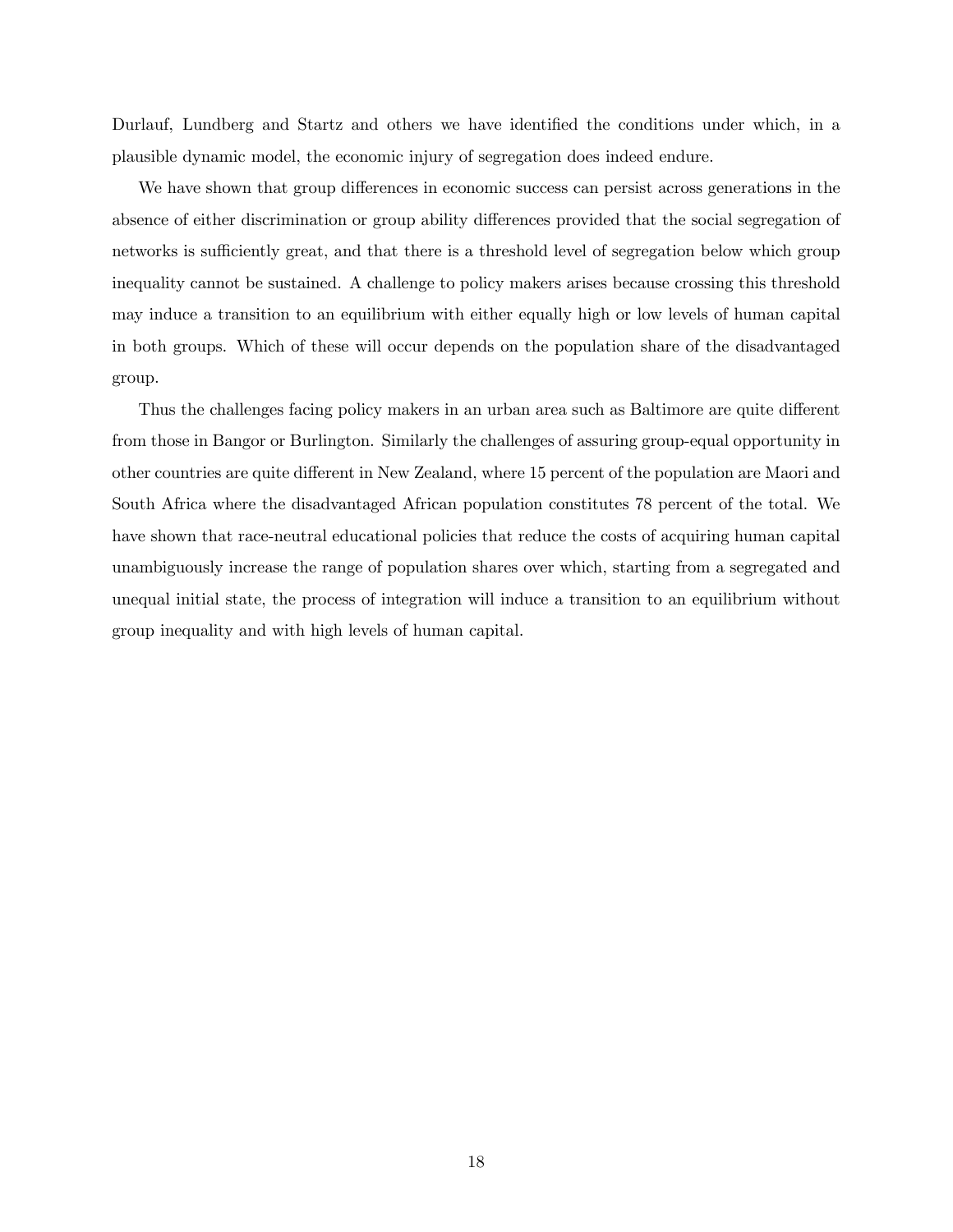#### Appendix

**Proof of Proposition 1.** At the state  $(s_b, s_w) = (0, 1)$ , the mean skill share  $\bar{s} = 1 - \beta$  from (1). Hence, using (2), we get

$$
\sigma_b = (1 - \eta) (1 - \beta),
$$
  
\n
$$
\sigma_w = \eta + (1 - \eta) (1 - \beta).
$$

Since  $c(\cdot)$  is a decreasing function,  $c(\sigma_b)$  is increasing in  $\eta$  and  $c(\sigma_w)$  is decreasing in  $\eta$ . Under perfect integration ( $\eta = 0$ ) we have  $\sigma_b = \sigma_w = 1 - \beta$ , and the costs of human capital accumulation are therefore  $c(1 - \beta)$  for both groups. Under complete segregation,  $\eta = 1$  and hence  $\sigma_b = 0$  and  $\sigma_w = 1$ . Hence under complete segregation, the costs of human capital accumulation are  $c(0)$  and  $c(1)$  for blacks and whites respectively, where  $c(1) < 0 < c(0)$  from (6).

First consider the case  $\beta < \tilde{\beta}$ , which implies  $c(1-\beta) < 0$ . Since  $c(\sigma_w)$  is decreasing in  $\eta$  and is negative at  $\eta = 0$ , it is negative for all  $\eta$ . Since  $c(\sigma_b)$  is increasing in  $\eta$  and is negative at  $\eta = 0$ and positive at  $\eta = 1$ , there exists a unique  $\hat{\eta}(\beta)$  such that  $c(\sigma_b)=0$ . For all  $\eta > \hat{\eta}(\beta)$ , we have  $c(\sigma_w) < 0 < c(\sigma_b)$ , which implies that  $(s_b, s_w) = (0, 1)$  is a stable steady state. For all  $\eta < \hat{\eta}(\beta)$ , we have  $c(\sigma_w) < c(\sigma_b) < 0$ , which implies that  $(s_b, s_w) = (0, 1)$  cannot be a steady state. Note that any increase in  $\beta$  within the range  $\beta < \beta$  raises  $c(\sigma_b)$ . Since  $c(\sigma_b)$  is increasing in  $\eta$ , this lowers the value of  $\hat{\eta}(\beta)$ , defined as the segregation level at which  $c(\sigma_b)=0$ .

Next consider the case  $\beta > \tilde{\beta}$ , which implies  $c(1 - \beta) > 0$ . Since  $c(\sigma_b)$  is increasing in  $\eta$  and is positive at  $\eta = 0$ , it is positive for all  $\eta$ . Since  $c(\sigma_w)$  is decreasing in  $\eta$  and is positive at  $\eta = 0$ and negative at  $\eta = 1$ , there exists a unique  $\hat{\eta}(\beta)$  such that  $c(\sigma_w) = 0$ . For all  $\eta > \hat{\eta}(\beta)$ , we have  $c(\sigma_w) < 0 < c(\sigma_b)$ , which implies that  $(s_b, s_w) = (0, 1)$  is a stable steady state. For all  $\eta < \hat{\eta}(\beta)$ , we have  $0 < c(\sigma_w) < c(\sigma_b)$ , which implies that  $(s_b, s_w) = (0, 1)$  cannot be a steady state. Note that any increase in β within the range  $\beta > \tilde{\beta}$  raises  $c(\sigma_w)$ . Since  $c(\sigma_w)$  is decreasing in  $\eta$ , this raises the value of  $\hat{\eta}(\beta)$ , defined as the segregation level at which  $c(\sigma_b)=0$ .

**Proof of Proposition 2.** First consider the case  $\beta < \tilde{\beta}$ . Recall from the proof of Proposition 1 that if the economy is initially at  $(s_b, s_w) = (0, 1)$ , then for all  $\eta < \hat{\eta}(\beta)$ , we have  $c(\sigma_w) < c(\sigma_b) < 0$ . Hence all individuals in each of the two groups will find it optimal to become skilled, resulting in a transition to  $(s_b, s_w) = (1, 1)$ . This lowers both  $c(\sigma_w)$  and  $c(\sigma_b)$ , and hence maintains the condition  $c(\sigma_w) < c(\sigma_b) < 0.$  Hence the economy remains at  $(s^b, s^w) = (1, 1)$  thereafter.

Next consider the case  $\beta > \tilde{\beta}$ . Recall from the proof of Proposition 1 that if the economy is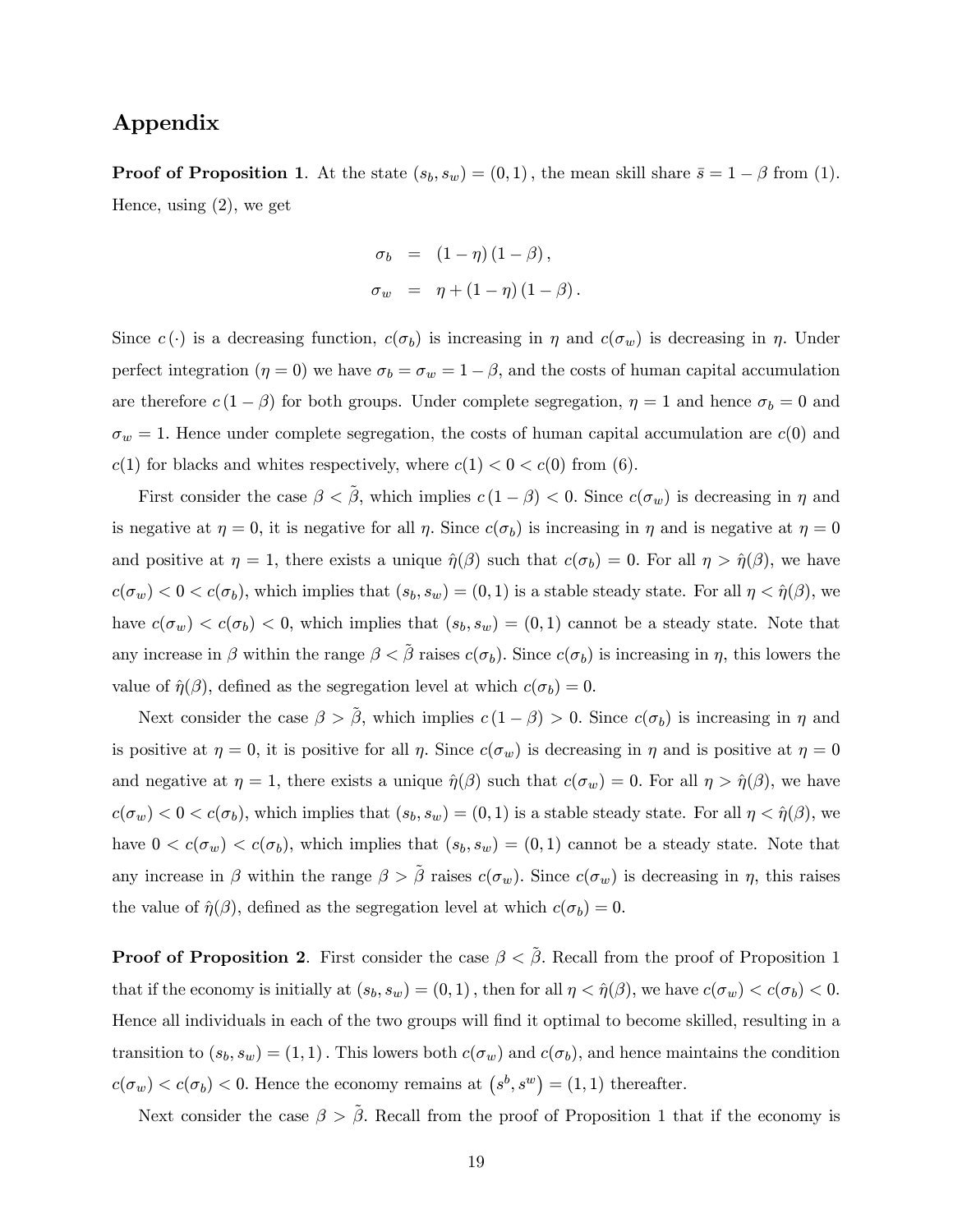initially at  $(s_b, s_w) = (0, 1)$ , then for all  $\eta < \hat{\eta}(\beta)$ , we have  $0 < c(\sigma_w) < c(\sigma_b)$ . Hence all individuals in each of the two groups will find it optimal to remain unskilled, resulting in a transition to  $(s_b, s_w) = (0, 0)$ . This raises both  $c(\sigma_w)$  and  $c(\sigma_b)$ , and hence maintains the condition  $0 < c(\sigma_w)$  $c(\sigma_b)$ . Hence the economy remains at  $(s_b, s_w) = (0, 0)$  thereafter.  $\blacksquare$ 

**Proof of Proposition 3.** Using  $(1-3)$ , we may write the dynamics of investment levels  $s_b$  and  $s_w$ as follows

$$
s_b(t+1) = 1 - G(\tilde{a}(\eta s_b(t) + (1-\eta) (\beta s_b(t) + (1-\beta) s_w(t)))
$$
  

$$
s_w(t+1) = 1 - G(\tilde{a}(\eta s_w(t) + (1-\eta) (\beta s_b(t) + (1-\beta) s_w(t)))
$$

For each  $s_w$ , define  $h_b(s_w)$  as the set of all  $s_b$  satisfying

$$
s_b = 1 - G(\tilde{a}(\eta s_b + (1 - \eta) (\beta s_b + (1 - \beta) s_w)).
$$

This corresponds to the set of isoclines for the black population, namely the set of points at which  $\Delta s_b \equiv s_b(t+1) - s_b(t) = 0$  for any given  $s_w$ . Similarly, for each  $s_b$ , define  $h_w(s_b)$  as the set of all  $s_w$  satisfying

$$
s_w = 1 - G(\tilde{a}(\eta s_w + (1 - \eta) (\beta s_b + (1 - \beta) s_w)).
$$

This is the set of points at which  $\Delta s_w = 0$  for any given  $s_b$ .Any state  $(s_b, s_w)$  at which  $s_b \in h_b(s_w)$ and  $s_w \in h_w(s_b)$  is a steady state. Now consider the extreme case  $\eta = 0$ , and examine the limiting isoclines as  $\beta \to 0$ . In this case  $h_b(s_w)$  is the set of all  $s_b$  satisfying

$$
s_b = 1 - G(\tilde{a}(s_w))
$$

and  $h_w(s_b)$  is the set of all  $s_w$  satisfying

$$
s_w = 1 - G(\tilde{a}(s_w)).
$$

There are exactly three solutions,  $s_l$ ,  $s_m$ , and  $s_h$  to the latter equation. Hence there are three horizontal isoclines at which  $\Delta s_w = 0$ , as shown in the left panel of Figure 6. The former equation generates a sincle isocline  $s_b = h_b(s_w)$  which is strictly increasing, and satisfies  $h_b(0) \in (0, s_l)$ ,  $h_b(1) \in (s_h, 1)$ , and  $h_b(s) = s$  for each  $s \in \{s_l, s_m, s_h\}$ , also depiced in the left panel of Figure 6. As is clear from the figure, only three steady states exist, all of which are symmetric. Only two of these,  $(s_l, s_l)$  and  $(s_h, s_h)$  are stable. The initial state  $(s_l, s_h)$  is in the basin of attraction of of the high investment steady state  $(s_h, s_h)$ . Since the isoclines are all continuous in  $\eta$  and  $\beta$  at  $\eta = \beta = 0$ , it follows that for  $\beta$  sufficiently small, integration is equalizing and welfare-improving.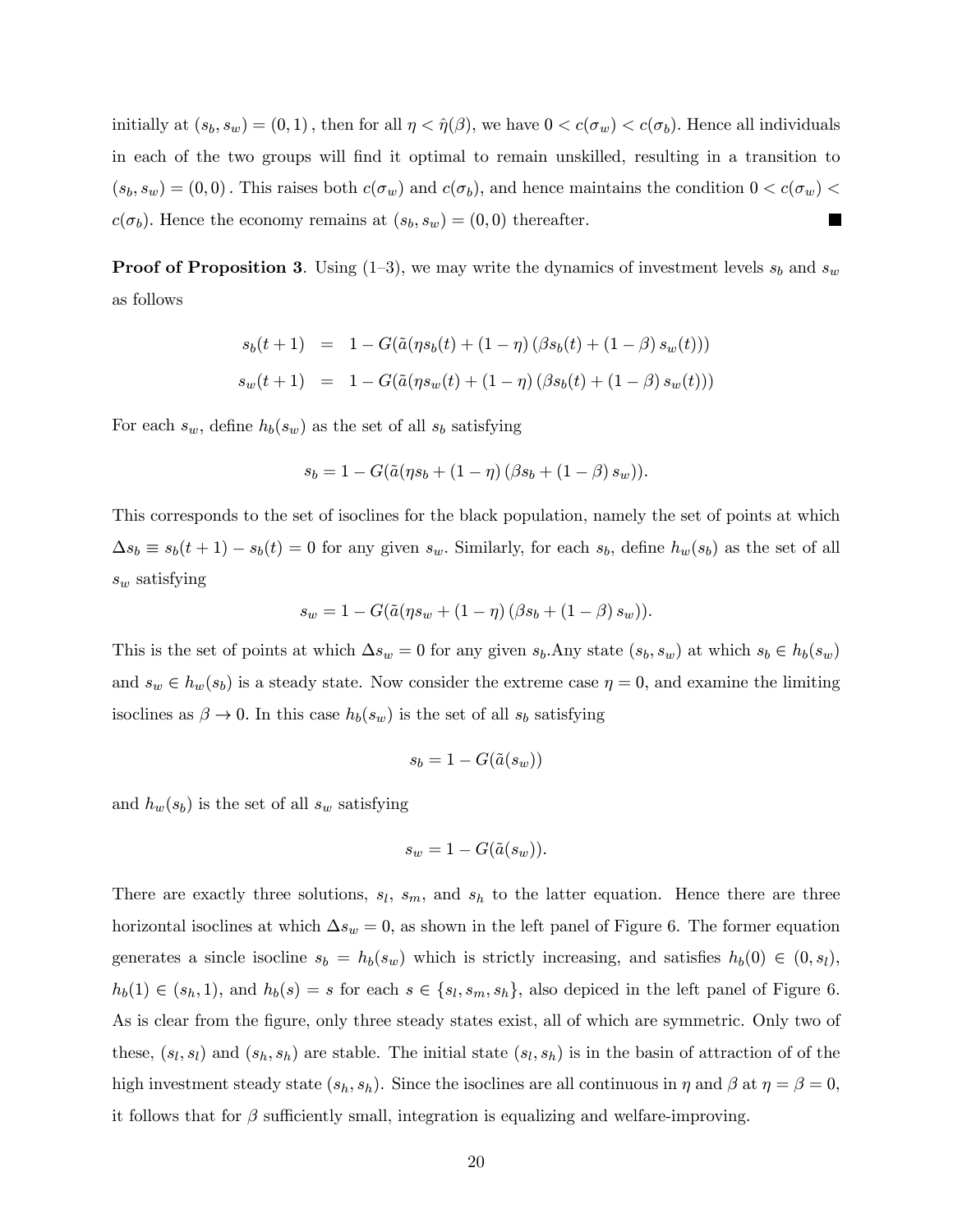Next consider the limiting isoclines as  $\beta \to 1$  (maintining the assumption that  $\eta = 0$ ). In this case  $h_b(s_w)$  is the set of all  $s_b$  satisfying

$$
s_b = 1 - G(\tilde{a}(s_b))
$$

and  $h_w(s_b)$  is the set of all  $s_w$  satisfying

$$
s_w = 1 - G(\tilde{a}(s_b)).
$$

There are exactly three solutions,  $s_l$ ,  $s_m$ , and  $s_h$  to the former equation. Hence there are three vertical isoclines at which  $\Delta s_b = 0$ , as shown in the right panel of Figure 6. The latter equation generates a sincle isocline  $s_w = h_w(s_b)$  which is strictly increasing, and satisfies  $h_w(0) \in (0, s_l)$ ,  $h_w(1) \in (s_h, 1)$ , and  $h_w(s) = s$  for each  $s \in \{s_l, s_m, s_h\}$ , also depiced in the right panel of Figure 6. As in the case of  $\beta = 0$ , only three steady states exist, all of which are symmetric and two of which,  $(s_l, s_l)$  and  $(s_h, s_h)$ , are stable. The initial state  $(s_l, s_h)$  is in the basin of attraction of of the low investment steady state  $(s_l, s_l)$ . Since the isoclines are all continuous in  $\eta$  and  $\beta$  at  $\eta = 1 - \beta = 0$ , it follows that for  $\beta$  sufficiently large, integration is equalizing and welfare-reducing.  $\blacksquare$ 



Figure 6. Limiting Isoclines for  $\eta = 0$ , with  $\beta \to 0$  (left) and  $\beta \to 1$  (right).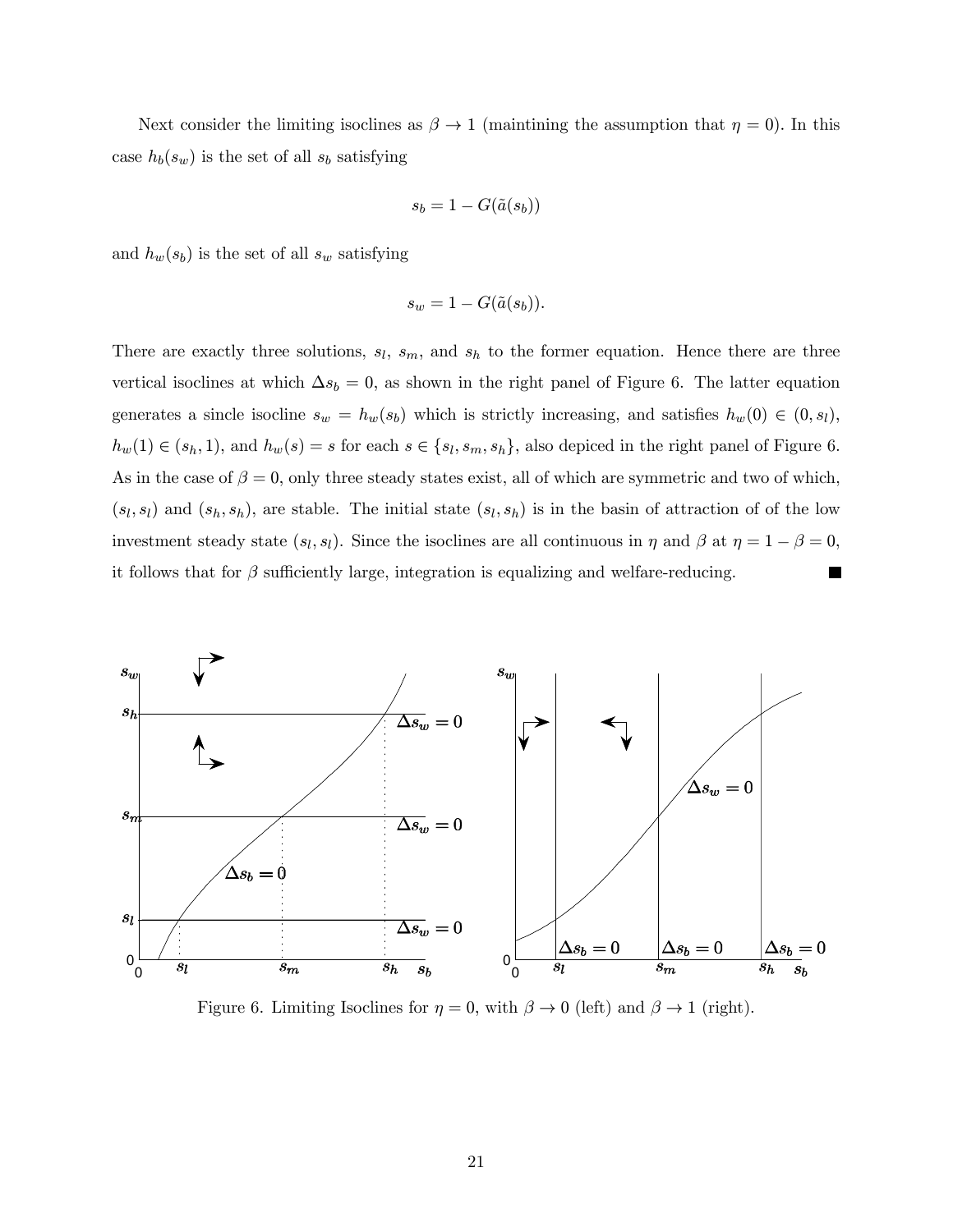#### References

- [1] Arrow, K.J. 1973. "The Theory of Discrimination." In Ashenfelter and Rees, editors, Discrimination in Labor Markets.
- [2] Beggs, Gordon 1995. "Novel Expert Evidence in Federal Civil Rights Litigation." American University Law Review, 45:1, pp. 1-75.
- [3] Bertrand, M. and S. Mullainathan 2004. "Are Emily and Greg More Employable Than Lakisha and Jamal? A Field Experiment on Labor Market Discrimination." American Economic Review, 94:4, pp. 991-1013.
- [4] Bowles, Samuel and Herbert Gintis. 2002. "The Inheritance of Inequality." Journal of Economic Perspectives 16:3, pp. 3-30.
- [5] Chaudhuri, Shubham and Rajiv Sethi, 2003, "Statistical Discrimination with Neighborhood Effects: Can Integration Eliminate Negative Stereotypes?" Columbia University Economics Department Discussion Paper 0304-09.
- [6] Cutler, D.M. and Edward Glaeser. 1997. "Are ghettos good or bad?" Quarterly Journal of Economics, 111, pp. 508-48.
- [7] Blanchflower, David G. and Andrew J. Oswald. 2004. "Well-Being over Time in Britain and the USA." Journal of Public Economics, pp. 1359-86.
- [8] Deaton, Angus and Darren Lubotsky. 2001. "Mortality, Inequality, and Race in American Cities and States." National Bureau of Economic Research.
- [9] Durlauf, Stephen. 1999. "The Memberships Theory of Inequality: Ideas and Implications," in Elites, Minorities and Economic Growth. E. Brezis and E. Temin, eds. Amsterdam: North Holland.
- [10] Durlauf, Steven 2006. "Groups, Social Influences and Inequality: A Memberships Theory Perspective on Poverty Traps" in Bowles, Samuel, Steven Durlauf, and Karla Hoff eds. Poverty Traps. Princeton and New York: Princeton University Press and the Russell Sage Foundation.
- [11] Falk, Armin and Andrea Ichino. 2004. "Clean evidence on peer effects." IZA working paper.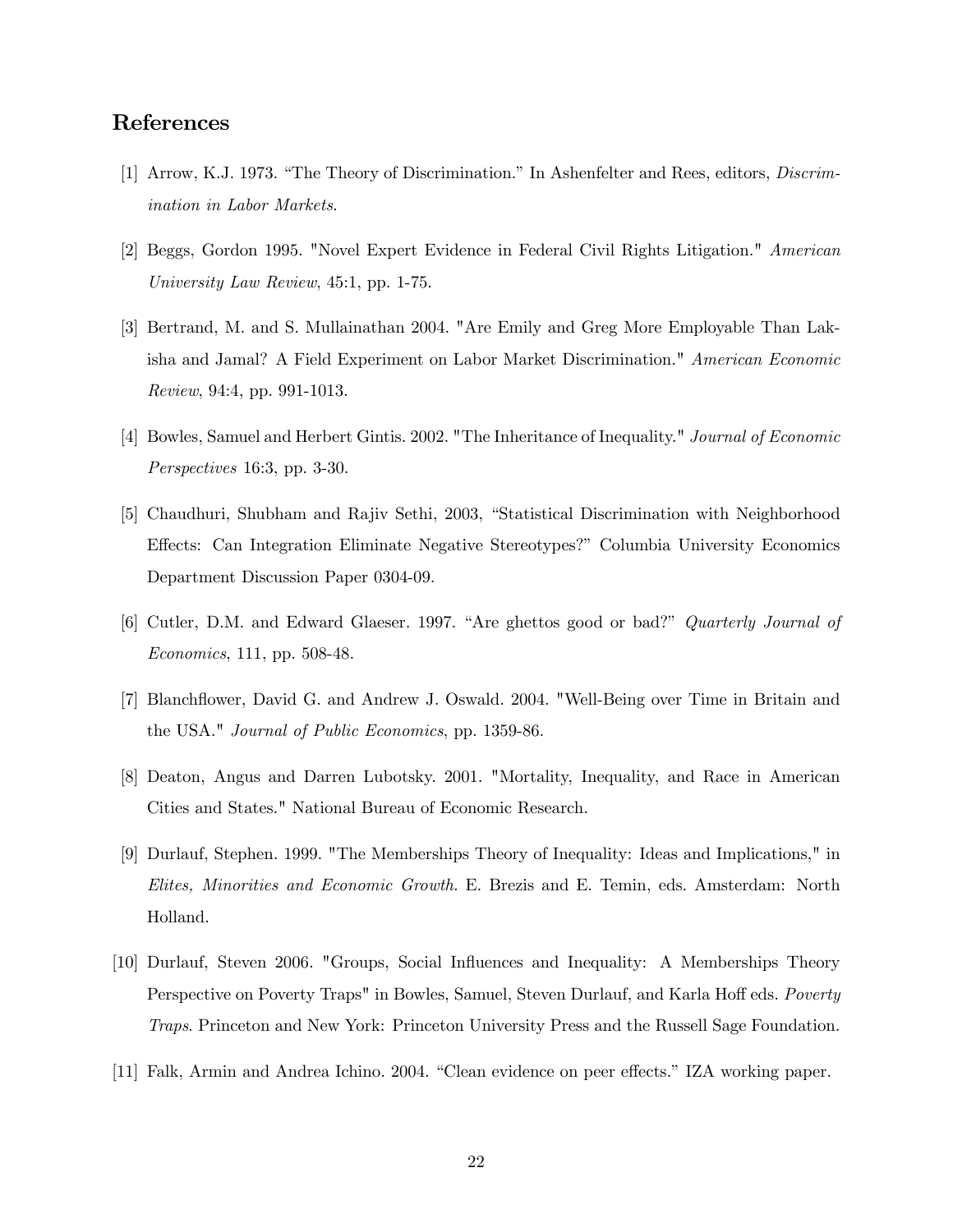- [12] Fryer, Roland and Paul Torelli. 2005. "An empirical analysis of 'acting white'." Harvard University.
- [13] Hanushek, Eric, John Kain, and Steven G. Rivkin. 2002. "New Evidence about Brown v. Board of Education: The Complex Effects of School Racial Composition on Achievement."
- [14] Hoxby, Caroline Minter. 2000. "Peer Effects in the Classroom: Learning from Gender and Race Variation." National Bureau of Economic Research.
- [15] Jacob, Brian. 2003. "Public Housing, Housing Vouchers, and Student Achievement: Evidence from Public Housing Demolitions in Chicago." Kennedy School of Government.
- [16] Kremer, Michael and Dan Levy. 2003'. "Peer Effects and Alcohol Use Among College Students." National Bureau of Economic Research.
- [17] Loury, Glenn C. 1977. "A Dynamic Theory of Racial Income Differences." In Women, Minorities and Employment Discrimination, edited by Phyllis Wallace and Annette LaMond.
- [18] Loury, Glenn C. 1995. "Economic Discrimination: Getting to the Core of the Problem." in One By One From the Inside Out: Essays and Reviews on Race and Responsibility in America. New York: The Free Press.
- [19] Loury, Glenn C. 2002. The Anatomy of Racial Inequality. Harvard University Press.
- [20] Lundberg, Shelly and Richard Startz. 1998. "On the Persistence of Racial Inequality." Journal of Labor Economics 16: 292—323.
- [21] McPherson, Miller, Lynn Smith-Lovin, and James Cook. 2001. "Birds of a Feather: Homophily in Social Networks." Annual Review of Sociology, 27, pp. 415-44.
- [22] Massey, Douglas and Nancy Denton 1988. "The Dimensions of Residential Segregation." Social Forces 67:281—315.
- [23] Neal, Derek. 2005. "Why Has Black-White Skill Convergence Stopped?" NBER Working paper 11090.
- [24] Oreopoulos, Philip. 2003. "The Long-Run Consequences of Living in a Poor Neighborhood." Quarterly Journal of Economics, 118:4, pp. 1533-75.